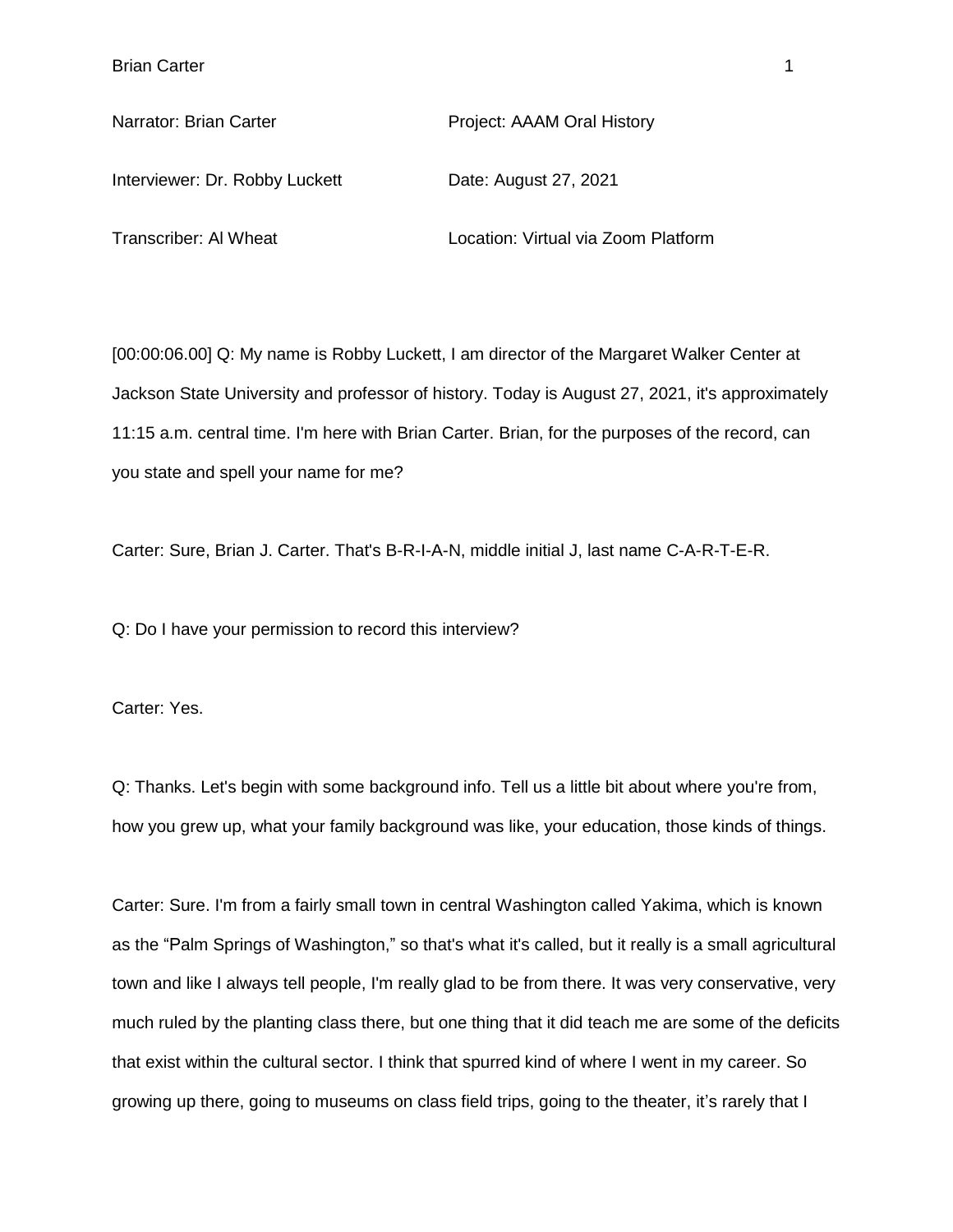would see folks who look like me on the walls, or under the vitrines, or on the stages, and I was raised by a father who always told me it's not really a problem unless you have a solution. So growing up, the question was how do you correct for this deficit? Where specifically was African American history...and my mom's Spanish, right? So they're going to have no Black history in these places where I grew up, and there's rarely any kind of Latinx history that they're going to be telling and they sure as hell weren't around any kind of critical mixed race theory to merge those two and try and make sense of it. So I feel like I always grew up with this kind of cultural deficit, but I also had a father who'd take me to the library and he said "let's go look through the whole card catalog and if you have a question, this place, this institution, will have an answer for you," and so I always felt, I guess, empowered. So anyway, that's where I'm from, from Yakima and ended up going to school and studying history. I had a short stint in law school, ended up in museum studies at the University of Washington, and out of the University of Washington, I was involved with a project, the Northwest African American Museum, first African American history museum in the Pacific Northwest. There wasn't anything else for a thousand miles around us. I was very fortunate to help start that museum in...2008 is when we opened, and for me it was... yeah, how about I end there. That's the general background, how's that?

Q: That's good. Back up for a second, and ask you about a little bit more about your museum studies experience. I'm using these oral histories...of course we're keeping AAAM, Association of African American Museum's collection at the Margaret Walker Center, but I'm also using them in my intro to museums class, which is a virtual class this semester. So I'd be interested for you to describe your museum studies experience for my students who are going to be listening to these this semester.

Carter: Sure. I think I was unique in choosing that master's program at the UW and also the way in which I went through it, and that's for two reasons. The first one is I went in because I wanted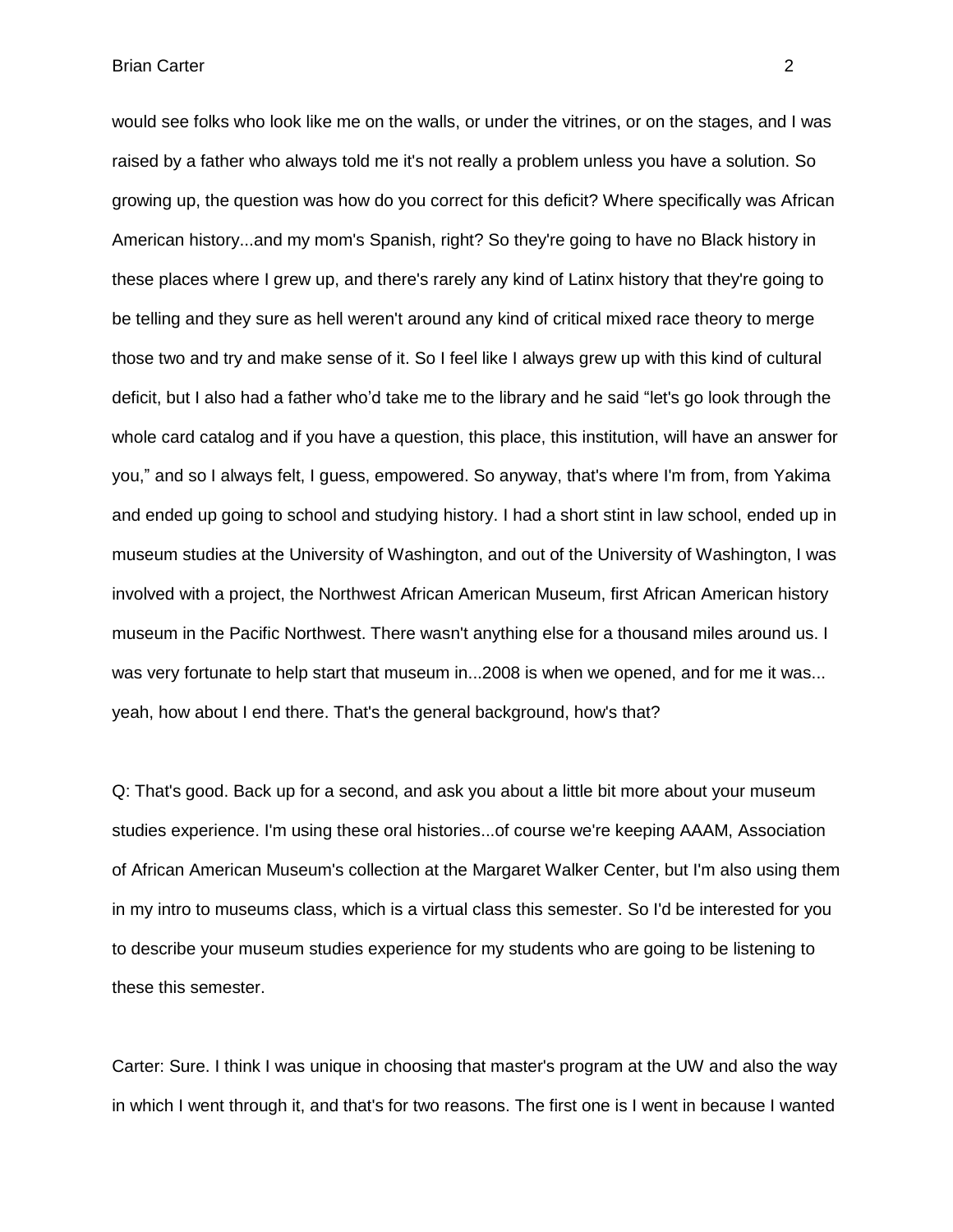to start an African American history museum in Seattle, that was my purpose. I stood up on the first day and people said "why are you here?" Well, I love museums. I grew up, I want to intern. I was like, I want to correct a problem and that is that this does not exist for me or my children, and that's something that we need to fix. So I went in with a real desire to get the connections more than anything, the relationships is what i was looking to build, because I knew in trying to build something that had never been there before, I was going to not only need to know how to do it, but those people who had been through it before and I would need their help in kind of negotiation, that creation process. So that was somewhat unique for me, so I had a real purpose. Like, it wasn't abstract, it wasn't theoretical; I was really asking of the program, "what do you have for me?" I've got this goal, I want to do this thing, I will do this thing, what do you have for me? And I think that's a very different way to approach it, and I think that that played out in the way that I went through the program. Because this is the second reason I feel like I was somewhat unique and going through that, is that anytime I had to write a paper or there was some kind of research, I would always think about the money, right? Like, I'm paying money to go through this program...and I didn't think this way as an undergraduate. I thought oh what a wonderful thing that this institution chose me and I'm so lucky...and at the University of Washington, it was always a test, and the way I defined success going through that program, was could I find some way to take this assignment, this moment, this learning experience, whatever it was, and make it useful to the museum that I was trying to start. And so as I went through, every paper was about the Northwest African American Museum, every collections related topic, every curatorial related topic, every administrative related topic, was related to this museum, and actually would be used. I'm going through...I think this is first year...there's a collections management, and I use that opportunity to write a collections management policy that's still being used at NAAM. As we're going through creating this long, god it must have been like a semester-long budgeting exercise...best thing I've ever done. Ever. Especially for the job that I have now, but it was a fictional budget for the Northwest African American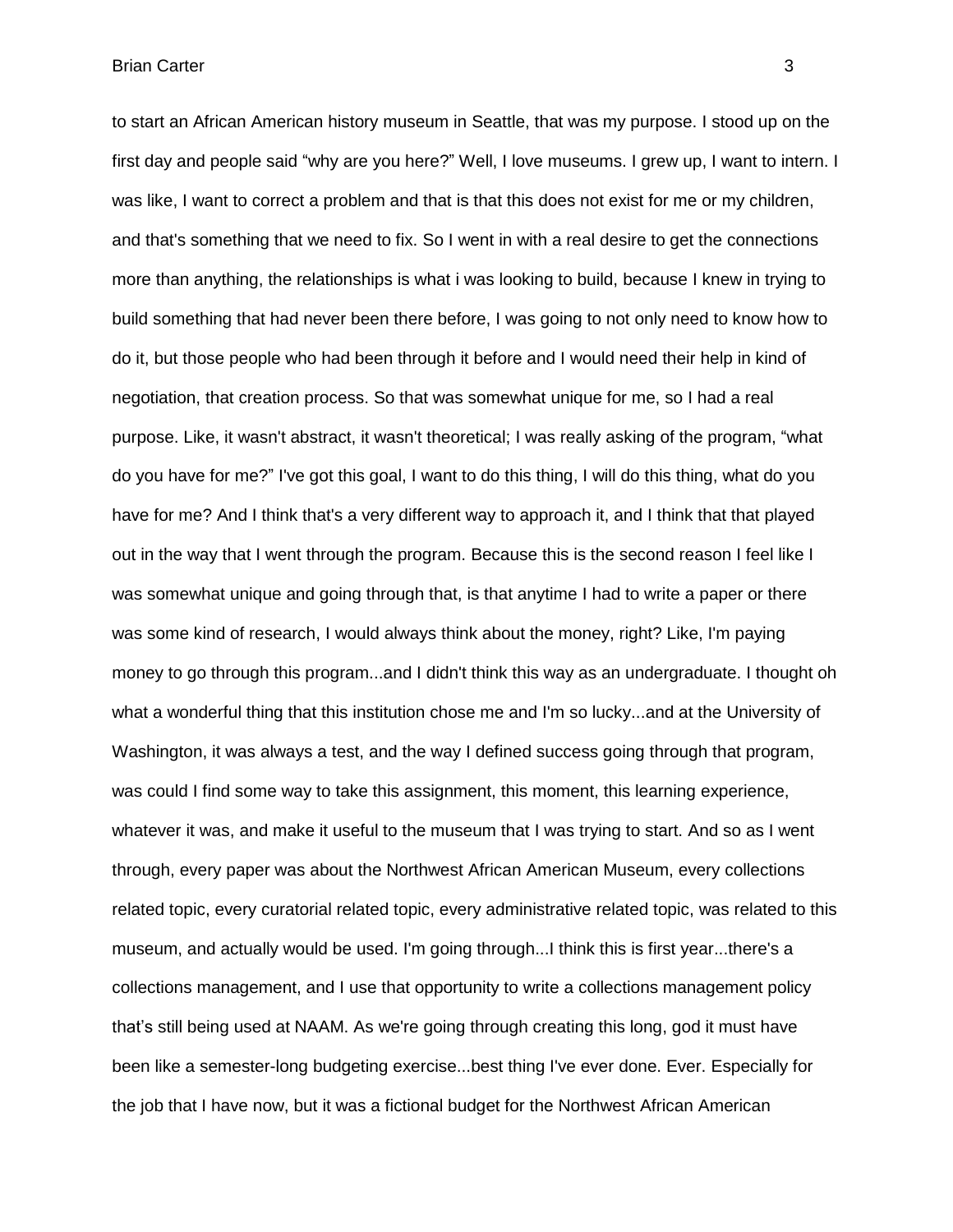Museum, so I felt like I was flipping the thing on its head. I was like "I'm going to use you, institution," right? And the money that I'm paying and the talent within the instructor staff to create the necessary kind of foundational documents, processes, and I think knowledge base for that museum, so it was different, I was also working full-time as I went through the program, which is somewhat unique, but that's...I don't come from a rich family, so for me that was kind of necessary economically. But also, it was a bit of distance between me and the other students. I just felt kind of like a mercenary I guess. I was like "what do you have for me? Anything you give me, I'm going to take and give back to this museum, and where it is in its evolution right now, and thank you." So it was just different. I feel like as an undergrad, I was like, sitting underneath trees, reading books, I wanted to chop it up with everybody in the hallway, and when i went through the master's program, it was like "I know what I want to do and I want every dime to count towards what my goal is for this particular community."

[00:07:12.00] Q: So you did your undergraduate in history. Did you know coming out that you wanted to go into this museum studies program, or did you do something else for a while and what led you to the museum field?

Carter: Yeah, this is a crazy story. Yes, I knew I wanted to go into museums. There was a small African American cultural institution in Tacoma, which is right outside of Seattle. When I graduated, this was 2001, I was like "oh I can go to these places, they're going to want me." So I go through this interview process of this really small non-profit and I'm telling them all the things that I can do, here are my research skills, here are my writing skills, here are my talents, here are the internships that i've had, and I remember one of the questions in the interview was "well, how would you feel about cleaning the toilet?" And I was like well, I've had jobs, you're not telling me anything new, like I'll clean a toilet as long as I have opportunities to do other things, and we got around to the negotiation and it was something like 15 hours a week at like \$12 an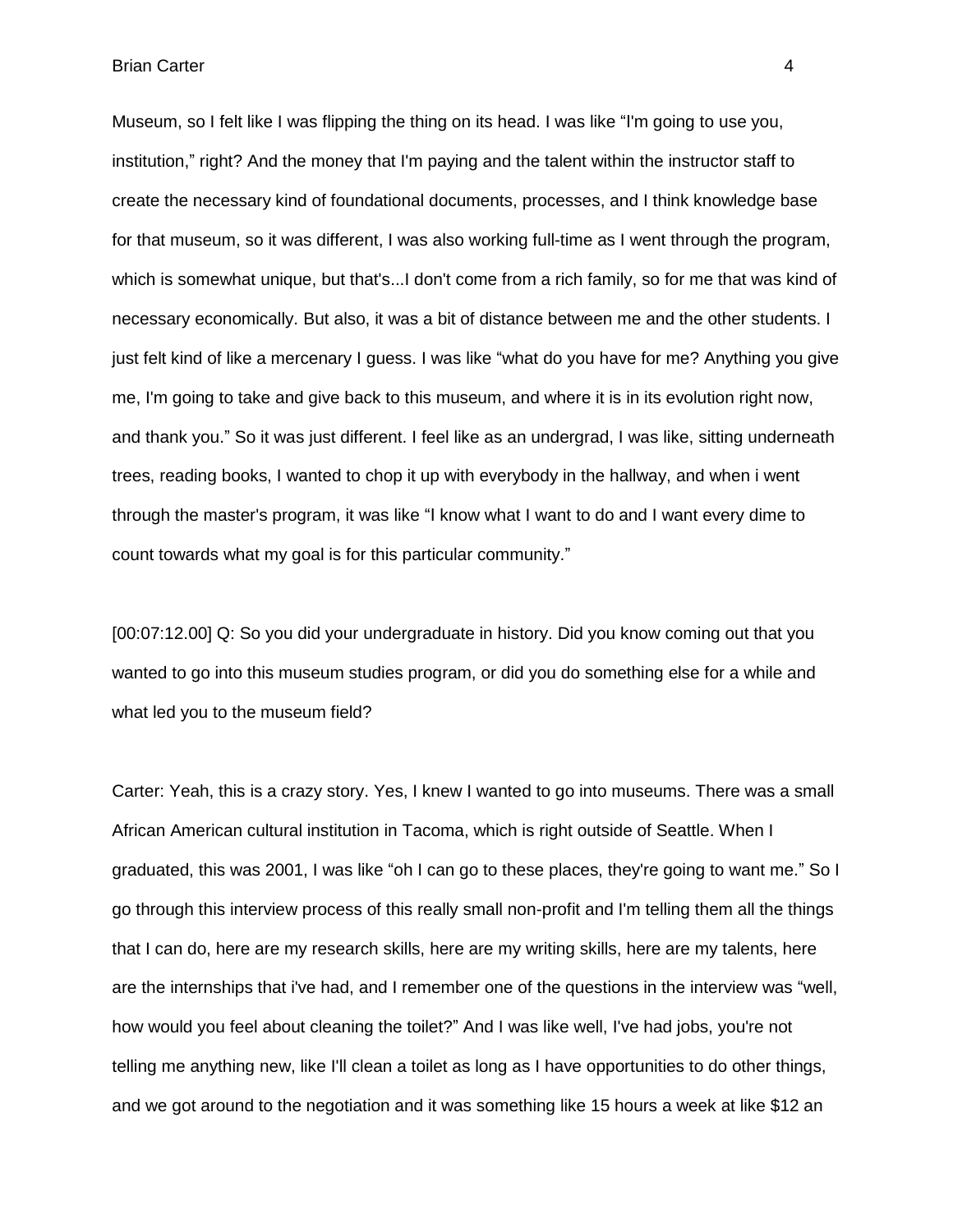hour, and I remember thinking my student loans are a thousand dollars a month, how am I...so anyway, I didn't think that path was going to work with a B.A. So that's really the story, is that I can't even sustain any kind of life. I can't build anything, and so I thought well, what's another way that I can enter the museum field? And that's where I thought well, I'm going to go to law school, right? Like everybody who ends up with a history degree at some point, you're having a conversation about is it time to go get a J.D., and how can I use that? And my thought was, okay, if I go to law school and I make my focus arts and antiquities law, at a certain point I'll have enough skills and a museum will hire me. It was just this convoluted route, plus I was like the Huxtables, and so I thought, well Claire Huxtable, maybe go that route like a lot of us, right? You grow up and those are your models from what you think...I literally think, to me, it was that simple. It's like, well, she could do it, I could do it. So I end up in law school as a kind of a roundabout way to get into the museum field, and I end up at the University of San Diego and I hate it. It's the worst experience that I have ever been through, because I was so far away from what I actually love, which are the primary documents. Which is exactly what you're doing, it's talking to the people, it's gathering those narratives, processing, making meaning out of them, and I was so far away from that in law school. After a long conversation with my father, I decided to drop out and I thought "I'm not happy, this isn't what I want to do," and I thought "how can I enter the museum profession through the front door?" And in talking with a lot of folks there are these museology programs. So I'm looking at, I think NYU, or maybe Columbia has one, the George Washington one...you know, they're just these kind of well-known ones that everybody talks about; and being from Washington, the UW had a long, established program that was really like, it was anthro heavy...it continues to be that way based on the museum that its affiliated with, the Burke Museum of Natural History and Culture. But in talking with some

friends at the University of Washington, I thought "alright, I want to start this museum. The legal field is just not for me and it's not the right entree point, but what if I go through the front door through this museum studies program?" So some of those kind of formative experiences at law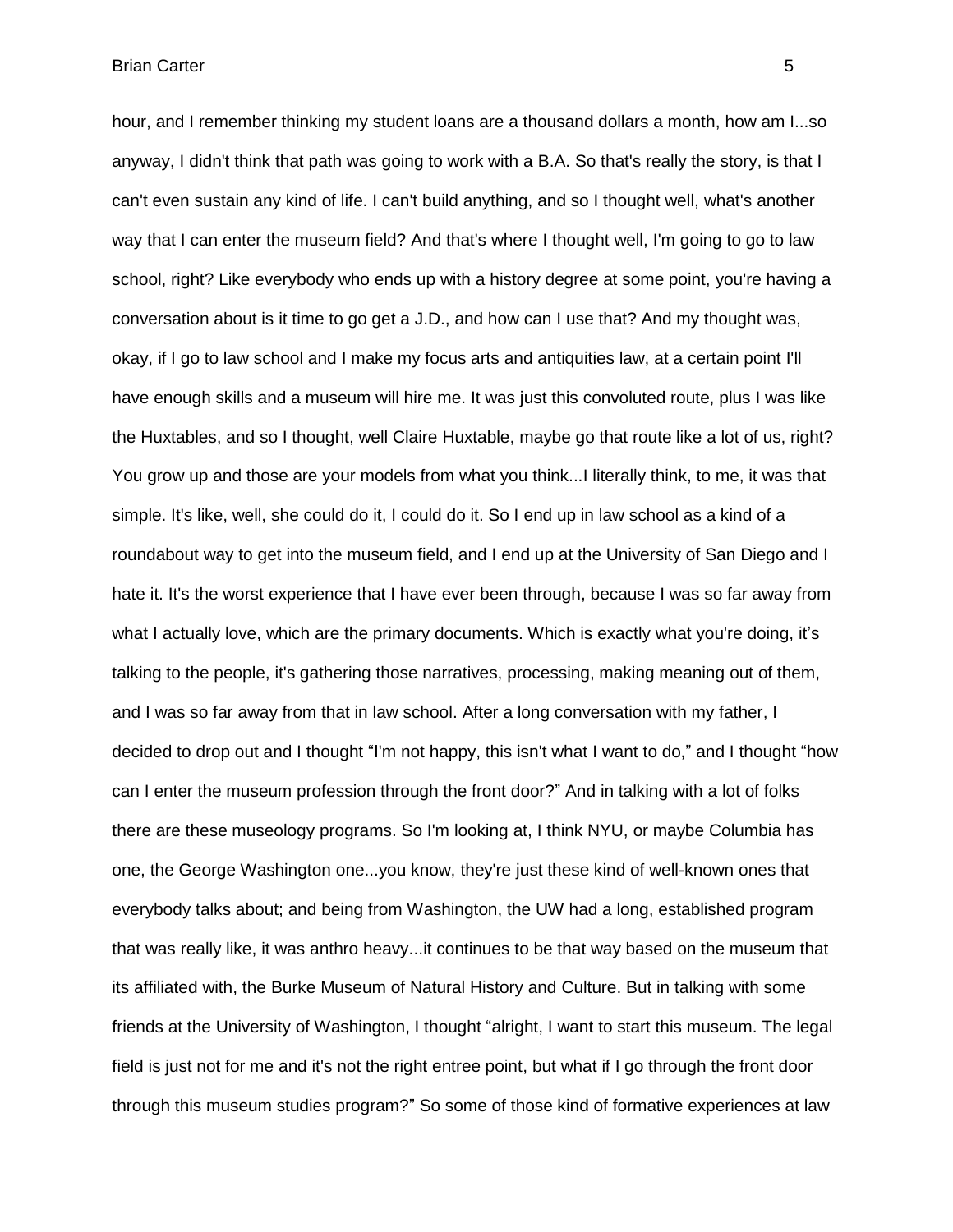school really told me to be focused and if you're going to spend money, make sure it's going to what you want. So I think that really, at least for me, it pushed me into like a hyper focused approach to the UW and that museology program.

Q: So it sounds like you had a vision for what you wanted to do kind of from the outset of getting into that University of Washington museum studies program and that the Northwest African American Museum was immediately on your mind. Can you talk about your kind of transition from graduate school into actually making the Northwest African American Museum happen and what your work was like there?

[00:11:10.00] Carter: Sure. So my entrance essay for the University of Washington, I think it started out with something like "I'm going to build an African American history museum in Seattle." That was it, and it was telling well here's what i'm bringing to the table, but threefourths of it was "here's what I'm looking to extract from this program." So I knew what I wanted to do and I knew how I wanted to use that program. So I'm bouncing through this program and I'm like "I'm going to do this, I'm going to do this, I'm going to do this for the benefit of the community." But it was very much an I thing, and I think it was midway through my first year, I had one of my instructors send me an email and he said the Urban League of Metropolitan Seattle was starting a museum project, or they were embarking on a museum project, to build an African American history museum, and I had never heard of this project. I didn't know what was going on, and what I was able to do is reach out to some of the folks that were involved, specifically one of my mentors whose name is Barbara Earl Thomas, a really, really well-known artist, and I said...I remember the email, I think I probably still have it...and I said "Look, I just want to talk with you about what this project is. I think that our visions, and it sounds like maybe our values, are aligned." So I sit down with Barbara one day, midway through my first year in the museology program, and I say "Tell me what it is and what's going on." So she explains the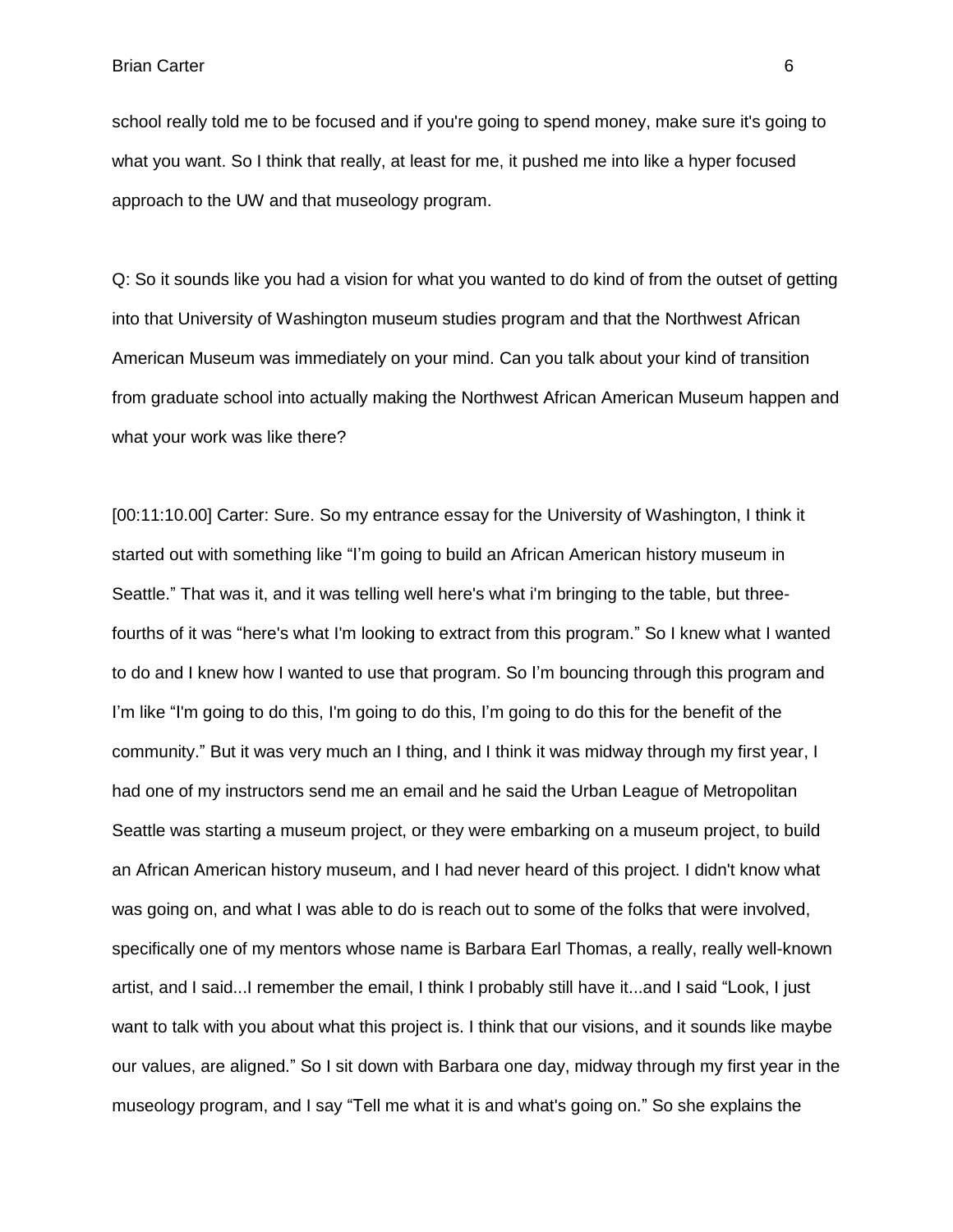project and I say "Look, I want to be part of this," I said "and here are the good things that I have," I said "right now, I can work for free." This program demands I have an internship, and at that point nobody was talking about paid internships and so I said "I can work for free, I have this particular skill set, and I believe in this more than anything I've probably ever believed in my life," and at the time I thought "oh my god, I hope she takes a shot, I hope she chooses me," and looking back, I know she was like this: "Did you say free? You're in this program, you look like you live and love this, this is your area, this is not only your content area, this is not only your community, this is your dream." And so I think she recognized that synergy of my own interest, my own background, and just channeled it, and said yeah, come aboard. So I jump onto this project and it's really centered around a particular space, which is the Coleman School, and the Coleman School is located in the Central District in Seattle, which is the historic Black neighborhood in Seattle...changing now, changing significantly at this point...but the location was really important, the school was really important. I'm from the east side of the mountains in Washington, but everybody, every Black family on the east side has family who lives in Seattle, right? So all these Yakima people and Seattle...its true in every state, you got rural and the city cousins... and so my city cousins all went to this Coleman Elementary School. So I'm familiar with the school, it is at the heart of the Black community in Seattle, and so we jump onto this building and it's an interesting museum project in that the Urban League had this vision of a mixed-use building. So it's a three-story building, it's about 50,000 square feet, and the idea was, let's have mixed usage. So there's apartments on the top two floors, and then there's...what was it..a small 10,000 square foot museum on the bottom floor, and that was the project that I signed to help. So we ended up raising \$23 million, I start out as an intern. I then move to education coordinator, and you know small museums, they give you whatever title if you do the job. If we need these things done, now you're the museum educator. So anyway, that was the first year, and then after we opened, I was promoted to deputy director and then shortly thereafter, head curator. So a lot of my work was going out and aboutbefore the museum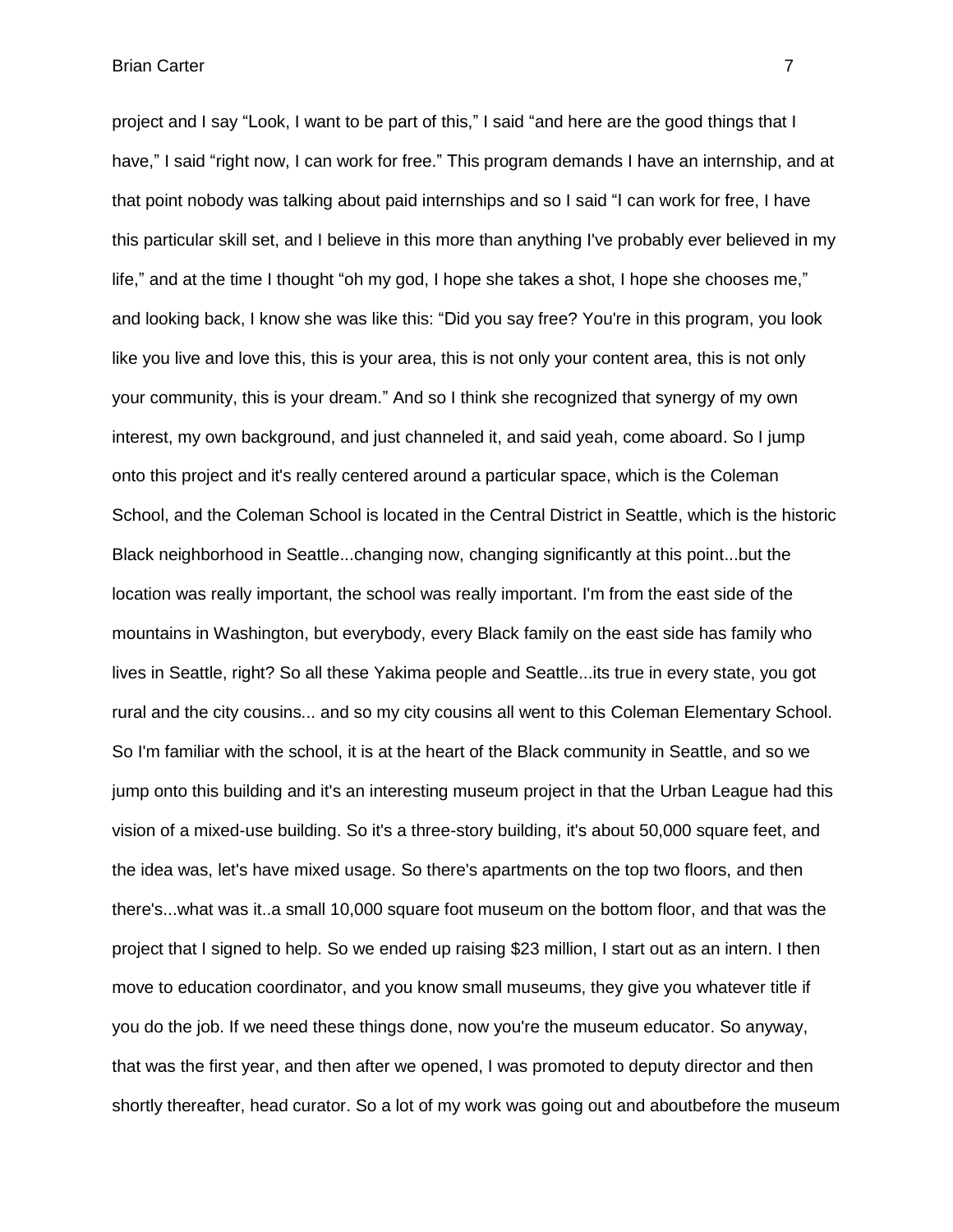opened, a lot of the work was collecting and I collected a lot of things. I'm collecting obviously artifacts, ephemera, and that sort of thing for display. Collecting stories, oral histories and that kind of thing, but more than anything, it's collecting the people around the pacific northwest who needed to belong and feel like this place was for them. So I drove every kind of place, all over, for years and years, sitting on folks' couches; it is the best period of my life, I loved it. Helping to feed the interpretive plans of that museum, or helping to shape what public programs were, helping to shape what our educational initiatives look like, and I think, importantly, fundraising, getting to tell the story. I realize now one of the crucial things that I got was the ability to believe in a project, to sell it, and that has not always been true after I left the Northwest African American Museum. I don't know if I'll ever believe in anything as much as I believed in the need for that entity, that thing to exist, and from a fundraising standpoint, that's gold. That's authenticity. I didn't have to get up for it, I didn't have to pretend, there was no messaging. I was like "Let me talk to you about what I love, and I will convince you to love it, too, and I want you to give some money towards it," and it was an easy ask. And so now...I mean I don't have to ask anymore, because i get to give money away...but when that comes up, I think I got to find something true in my ask, I got to find something that my heart actually cares about, because that's the only thing that matters, that's the only thing that allows me to sleep at night when it comes to fundraising. So I'm always looking for that kind of heart alignment. So anyway, museum opens 2008, and I'm just in hog heaven. Yeah, you know what it is man, it's the dream. These stories that the community says "Alright, we've been holding on to these because nobody else gives a shit about them from a museum standpoint, what are you going to do? You young kid," well, I'm 23 at this time, "what do you know? What are you gonna do?" and I was like, god I'm this link in a chain of trust that if I screw this up right now, I could set back the reputation of this institution decades, and that was just a solemn responsibility that, at that young age, I just relished. I just relish sitting on the couch and having somebody say "that's not important" or "why do you want that" and overcoming that and saying "well, here's how I think it fits into a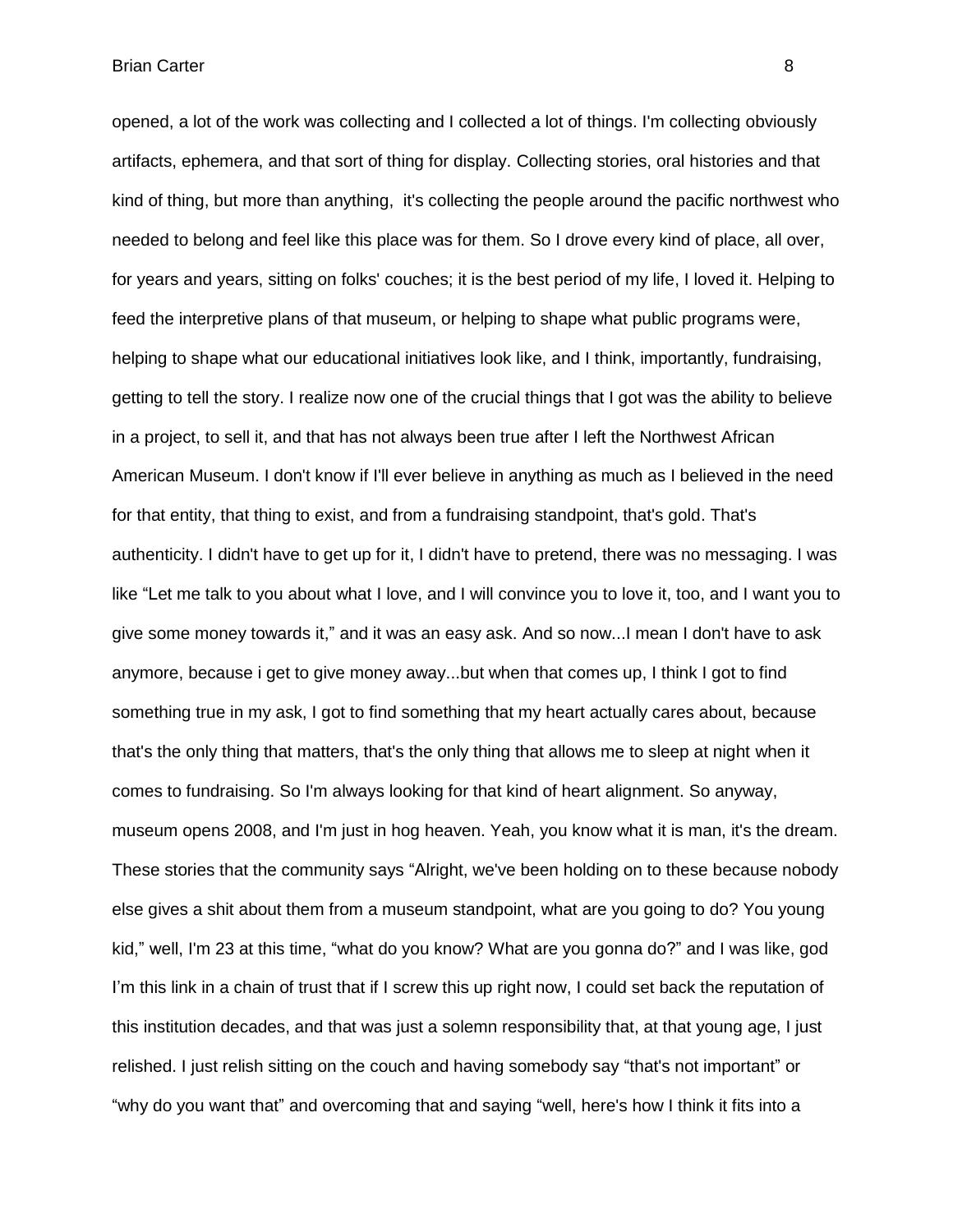larger narrative about the Black experience, here's how I think we could use that, here's how I think it could help other people, here's how I think sharing it might help you," and I think it was just that relationship building, that was it for me, and I think that is the center of Black museums, that's the center of Black museum movement. It's not the space, it's not the glitz and glamour, it's just that people have ignored this story for so long, and you and I realized how important it is, and that we want to share that with others, and let's undertake that work together, and that's why I loved it...best job.

[00:18:01.00] Q: So how long were you there and kind of how did you see, not just your work evolve over that time, but how did the museum itself evolve over your time there?

Carter: Let's see, how long was I there? I was there about nine and a half years, so it was a significant part of my early life. How did the museum evolve? I guess to begin with, there was just a ton of skepticism. This actual building itself, and I didn't know this at the time, there were countless people who had tried this effort before. There was an occupation of the building that I always want to acknowledge, one of the longest continuous occupations ever. It was over twelve years that these folks broke into this abandoned school, at that time, and said "we don't want this to be torn down. We demand this be kept for our community." So NAAM would not exist had it not been for those folks who occupied it and said no, and that's so much of the story that's important. But they had versions of a museum. I always want to give credit, because it wasn't the best plexiglass, it wasn't a \$10,000 sign package for everything, it wasn't like Applebaum came in and did all the exhibits, right? Those things that you chalk up to museums, but it was real. They were in communication with AAAM, these occupiers were in communication with AAAM. They're reaching out because...I went through and looked through all of their correspondence they left in that museum...they're reaching out to AAM and saying "hey, we exist, we're doing this." They're having exhibits in this...I'm talking about, there's no hot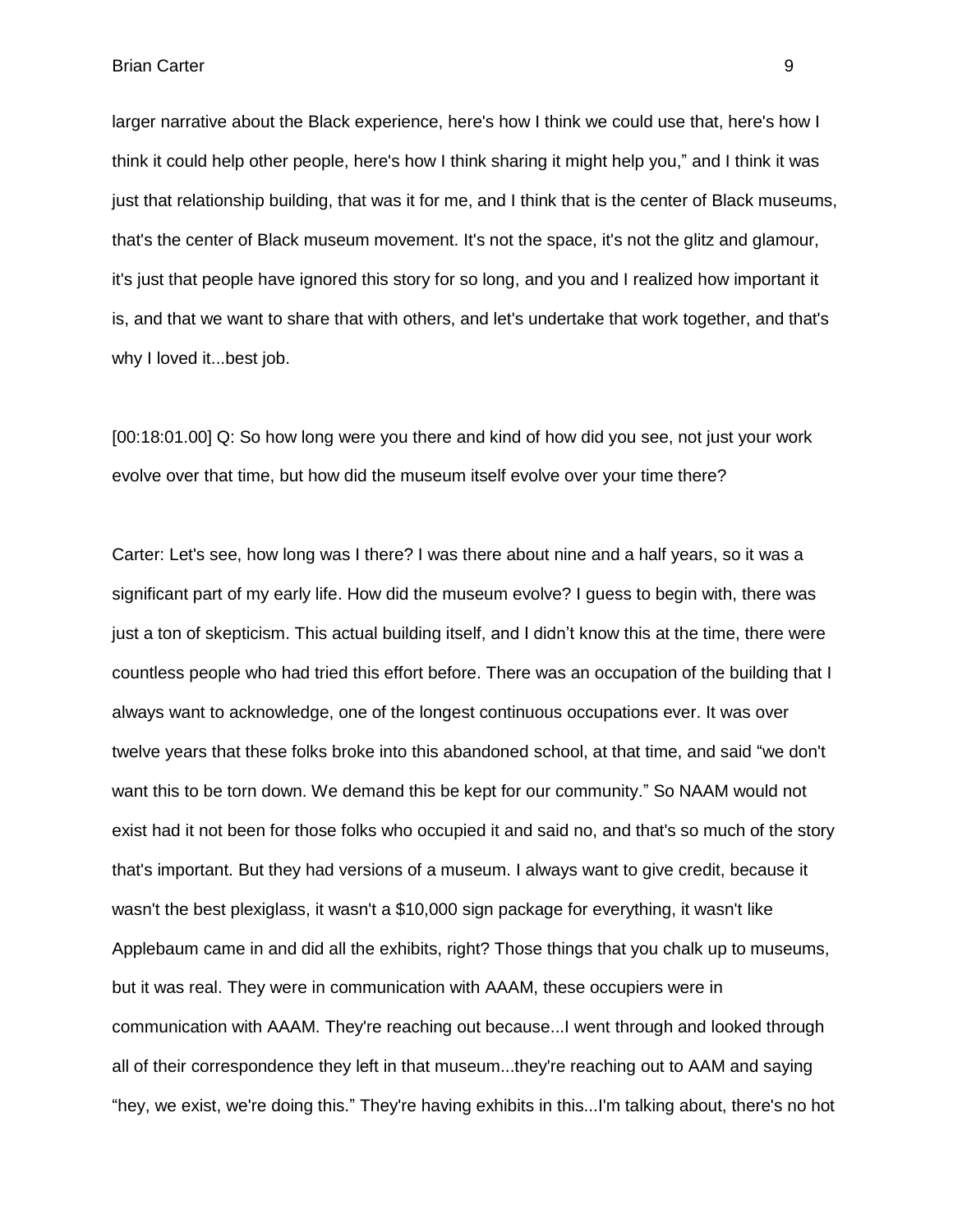water, there's no lights, they're bringing power from the outside; this building's literally falling down, but they're staging exhibits, and they're having symposium, and they're inviting colleagues from around the country to come participate with them. But what happened is that that occupation ended, and the story behind it is contentious and disputed, but it ended and the museum is boarded back up, this building is boarded back up, and lots of other entities then come in, and there's power plays, and this plays out over decades. But the result was a community saying "yeah, I know that everybody thinks this should be a museum, but I've been asked before, you've asked before, and then it closes, or it stops, or there's a giant fight that plays out in the front page of the newspaper. Why would I want to trust that it's actually going to happen this time?" And so I think that the evolution, for me anyway, was rank skepticism, where everybody in the community was like "for real this time? Yeah it sounds like a good thing but really?" Or is it which side am I on, and who's going to be calling, who's auntie am I going to get in trouble, and I feel like we had to overcome that skepticism, and when we opened, the governor's there, and our two state senators are there, and the thing happens. But there's also a protest. Those early occupiers come in and express, during that opening, the difficulties that they had with the vision that we were trying to realize. Anyway, so overcoming community skepticism. When it opens, there's then this kind of "Is this it?" It's 10,000 square feet. And you know how it is, everybody's like "we should have what the Seattle Art Museum has, we should have what the Met has," and those expectations of Black museums, and I've talked about this often, they can be overwhelming, because the levels of sustained support are just not there. It's not the world we live in where a Black museum gets to be as big as the Met, right? It just doesn't exist, and so I'm sitting there at 24, or whatever I am, and I'm just like we raised \$23 million, we have the only Black museum within three states, we've got all this amazing talent, we've done all of this, and the question was "Is this it? Why don't you have more floors? Why isn't it bigger? Why are you in the basement of a school?" And so it went from skepticism to "this is it?" I feel like it was really critical for us, in that moment, with our messaging - and this is just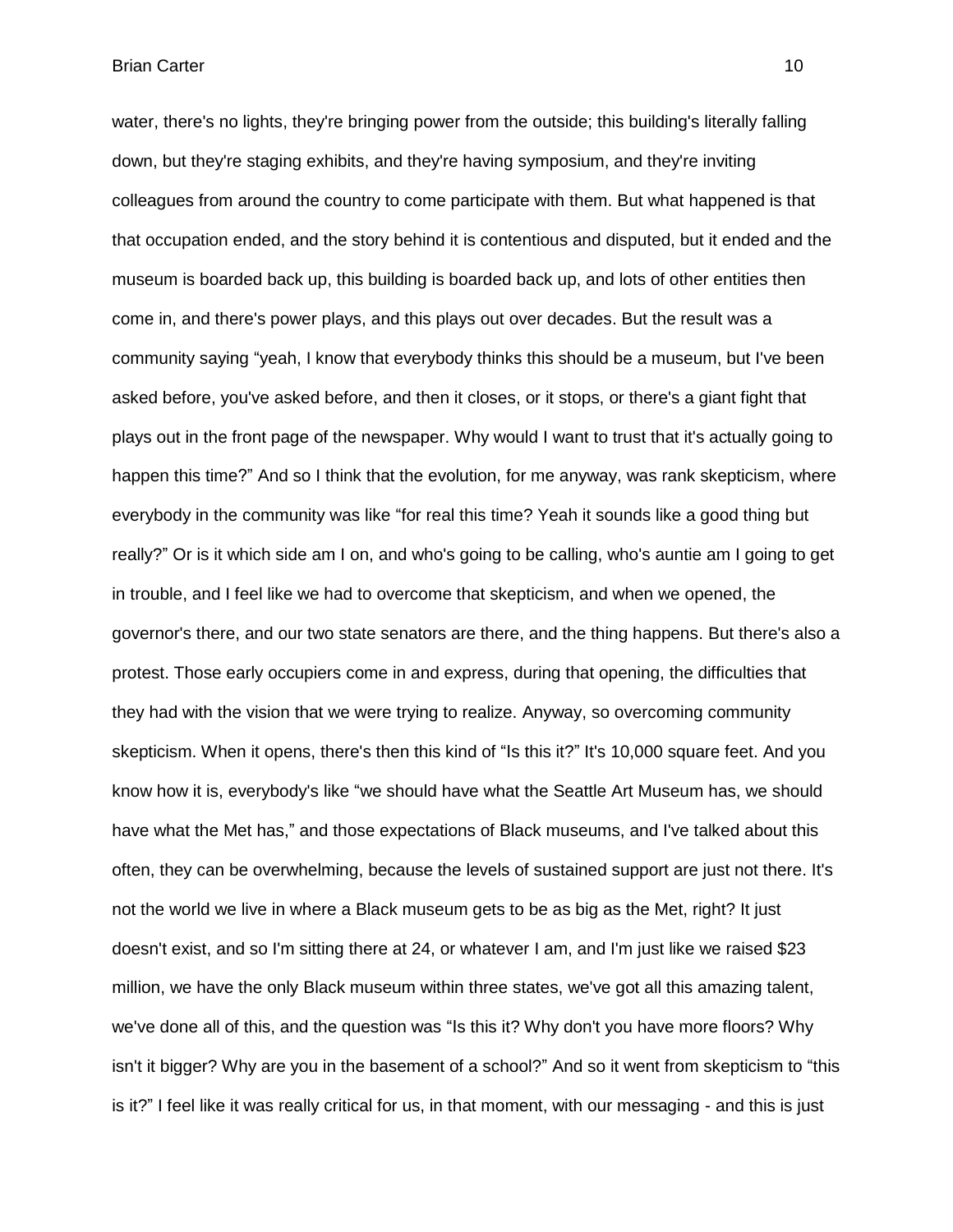people to people, this isn't like a giant banner that we had out - but the message is this place exists. And I think this is true of Black museums, it exists because it has the ability to evolve, and that's what I would always tell people, is that what it is right now is not its end state. But damn it, somebody had to start, somebody had to take a toddler step, somebody had to open it up, somebody had to write a collections management policy, and I never thought of myself as NAAM. I thought this is my gift to the community. I'm going to give my time, my service, my love, my heart to start an institution, and that's what I believe in. I believe in institution building. So I think that's the third phase for me and an institution, I think, a good institution realizes that its capacity, its willingness to change, defines its long-term sustainability, it's viability. And so it was that message of yeah, you might not like it right here, but that we exist is a significant accomplishment. It is a huge, monumental...that we have built the foundation such that, unlike a lot of smaller museums that start off and they're like "we're gonna be a \$5 million a year thing and blah blah blah blah, that's our annual operating budget." We were like "we're under \$1 million, we're fine with our size because that is sustainable. Until we can prove that we can raise \$2 million, we're going to be a \$880,000 museum because we know that means we'll be here in 2008, 2009, we can do that and let it grow." So I think that's how you build institutions, you make them right size to begin with and you have the things...like if you don't have your bylaws in place, if you don't have your your correct chartering documents, if you don't have an approach to collections management and the right kind of documentation, if you don't have an interpretive plan for your exhibit, those are gifts, that if you did not like the output of that moment, that you could then as the next iteration - I'm so glad you're going to be talking to LaNesha after this right - the next iteration can pick it up. And I hope when you talk to LaNesha, she says "I didn't like this, I didn't like that, I got to fix…" Anytime I hear criticism of anything that I left there, in my own head, I'm like good, I'm so glad to hear that. I hope you think my collections management policy is shitty, you're going to build a better one, but that one was there for you. You could come in and you could choose when you wanted to make that improvement, as opposed to when I came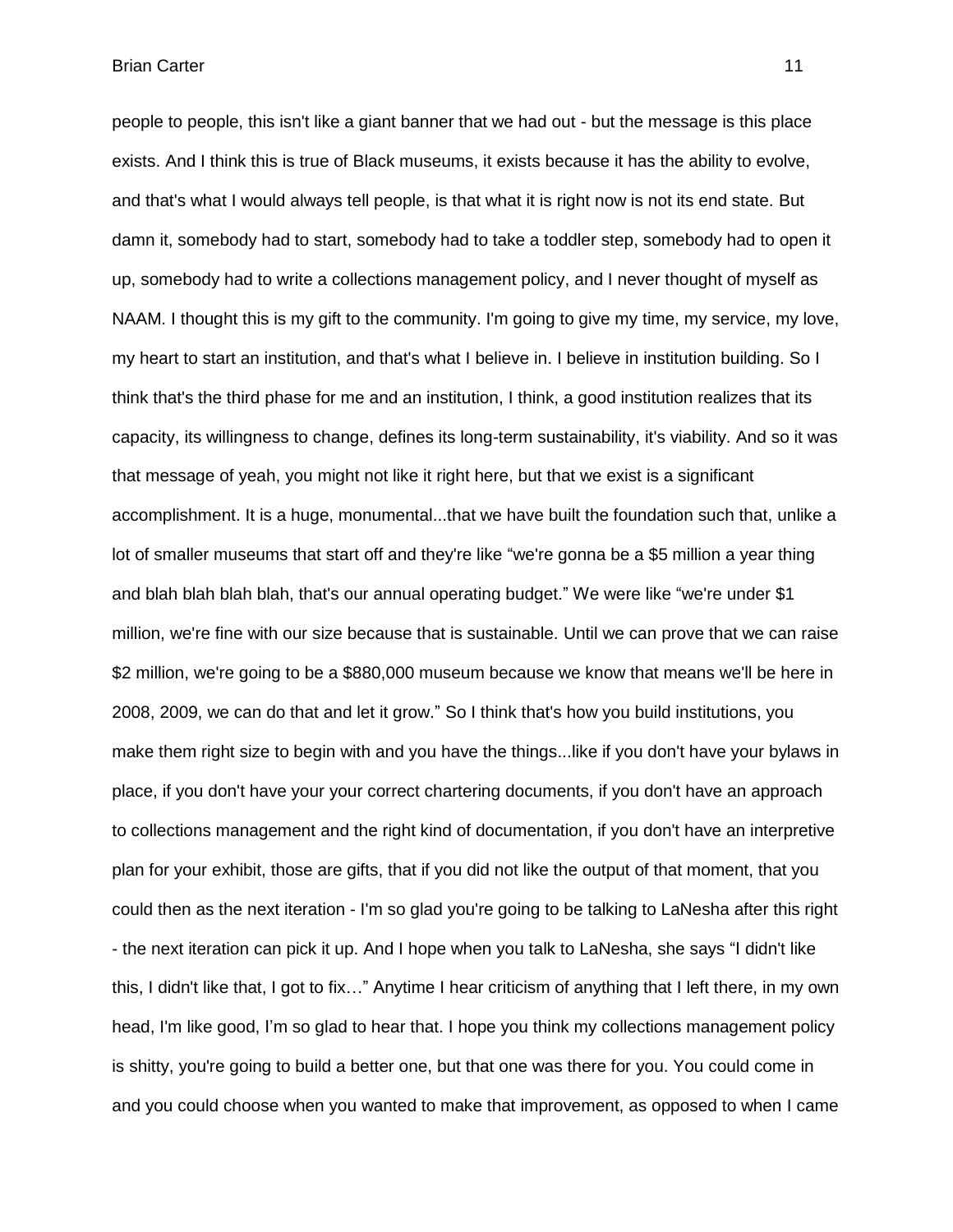in, there's nothing there. It's just a blank slate. So that was the evolution, I think, the institution building and then as the museum continued to progress, I think people saw...I mean, as a startup, what you have is a short track record, so everybody thinks that first exhibit is all that you are. So if they loved it, they love you. If they don't love it, they're like "why can't we ever do this?" You stack up another exhibit, they're like "oh, actually they have other functions, they have other facets, angles." Third, fourth, fifth, move forward twenty exhibitions, and people are like "alright, I get it, I get it. Museums can't tell it all at once." But as you have rotating exhibitions and public programs, you're able to get into more of these stories that I might be interested in, and that's just the other feature of institution building, is we cannot be all things to all people all the time. But wait, give us time, partner with us, and we will find ways to incorporate, and that's what museums do. I don't think they can be measured in one year, six months. I think it's that long view, that long perspective, is how you should measure museums. So I feel like the community warmed up once they saw that there was the ability for us to incorporate all these different, various, diverse voices and perspectives. It's like it's this plurality, I think, of the Black experience that people are scared about. Are you only going to talk about the Civil Rights movement? Wait, are you only going to talk about slavery? What about east African immigrants? What are you doing talking about refugee stories? What are you doing talking about youth? What about skateboarders? What about LGBTQ+? Give us time, give us opportunity, and we can get to all of this, because that's what we do. An institution hopefully processes and moves and evolves. And then the last phase for me, and I think for the institution, was those early birds who had been there. You have to make a transition, and I always believe in pipeline, and I don't think it's often linear. I like to think more like an ecosystem, but are you looking behind you and are you looking next to you for who should be coming up next. d We have a shared friend, Chieko Phillips, she was an intern in the museology program and I went to IMLS, the Institute of Museum and Library Services, got one of those grants, the African American history grants, because I wanted interns to come in and be paid.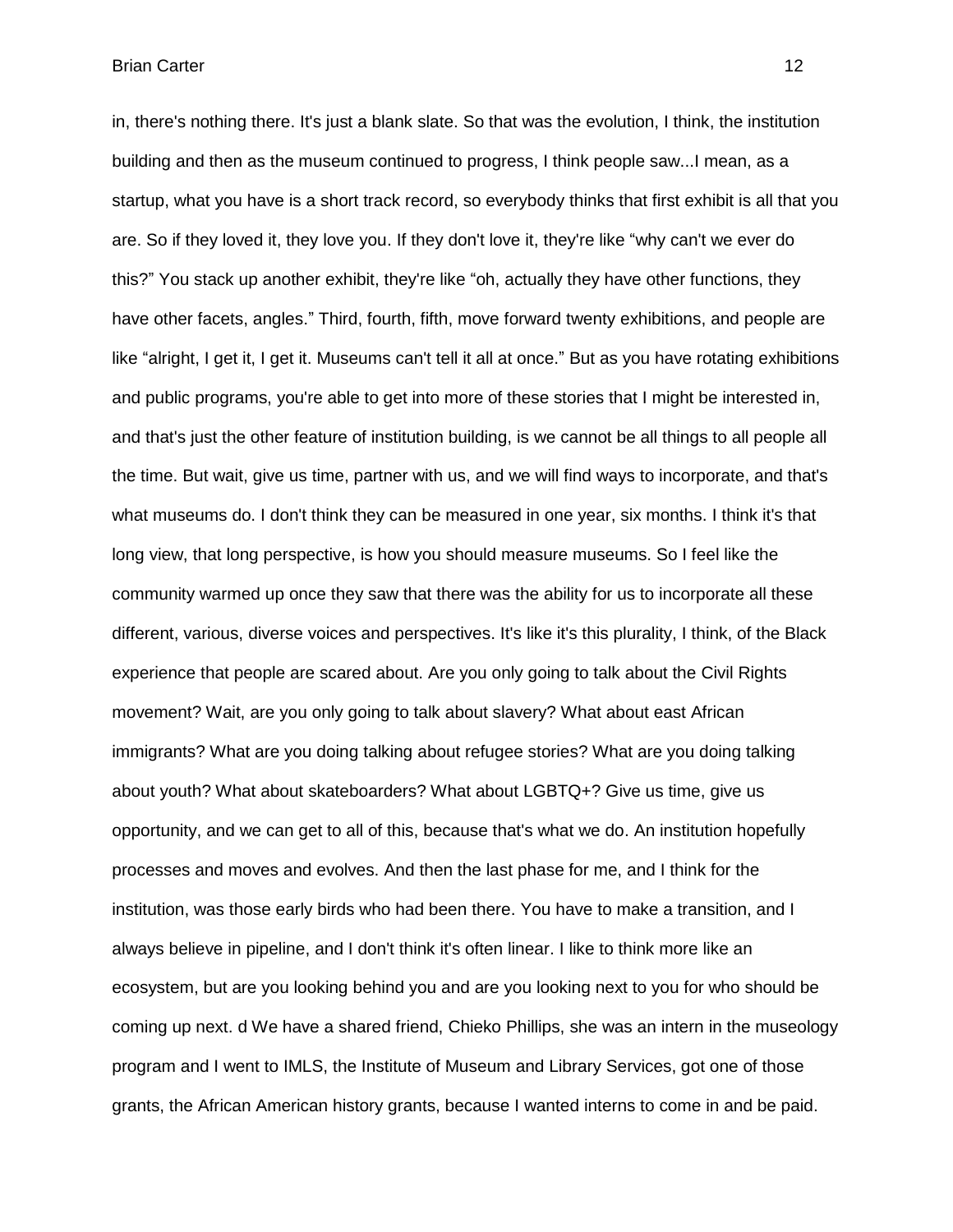So it's the pipeline, but it's how do you feed the pipeline? I'm going to get money, I'm going to pay an intern, and I want the next, I don't even call it a generation, I want the next group to have this opportunity, and at a certain point, it was time for those of us who had started it to move on, to free up those opportunities for others, and I think, even more importantly, to take that, to me anyway, essential essence of the Black museums movement, and what you learn, and how you're brought in, and how everybody just kind of embraces you, and that was true of me. Everyone was like "What do you need? How can I help?" And then you have got to take that and you've got to give it backward to the people that are coming up behind you, and I think, even more importantly perhaps, you've got to take it and try and infiltrate the white museum field with these ideas to bring about change. So I thought what the gift that I was given, I had to look backward and I had to look externally. So those dictated what I had to do with the museum. I think that was true of a lot of us who are those founding staff members, is that we recognize that we are simply place keepers and that we had to free up these opportunities for other people to move it forward.

Q: That's great. I am glad you brought up LaNesha DeBardeleben, and it's gonna be, I think, interesting for my students to hear her story paired with your story as she's followed you to the Northwest African American Museum as the executive director there and also in AAAM, from our immediate past president, being yourself, and now LaNesha as our current president, so that that'll be wonderful. I do want to come back to AAAM, but you kind of prefigured my next question here, and that really is kind of what led you to leave the Northwest African American Museum, and what has been your career since then?

Carter: Sure. I think, as I said, it was just time for me to create space for other people to come up. That's really the way I felt. Also, there's only so much you can...I gave a lot. I'm 22 when I start...yeah maybe like 22, and you know how it is with startups, it's like 100 hours a week, no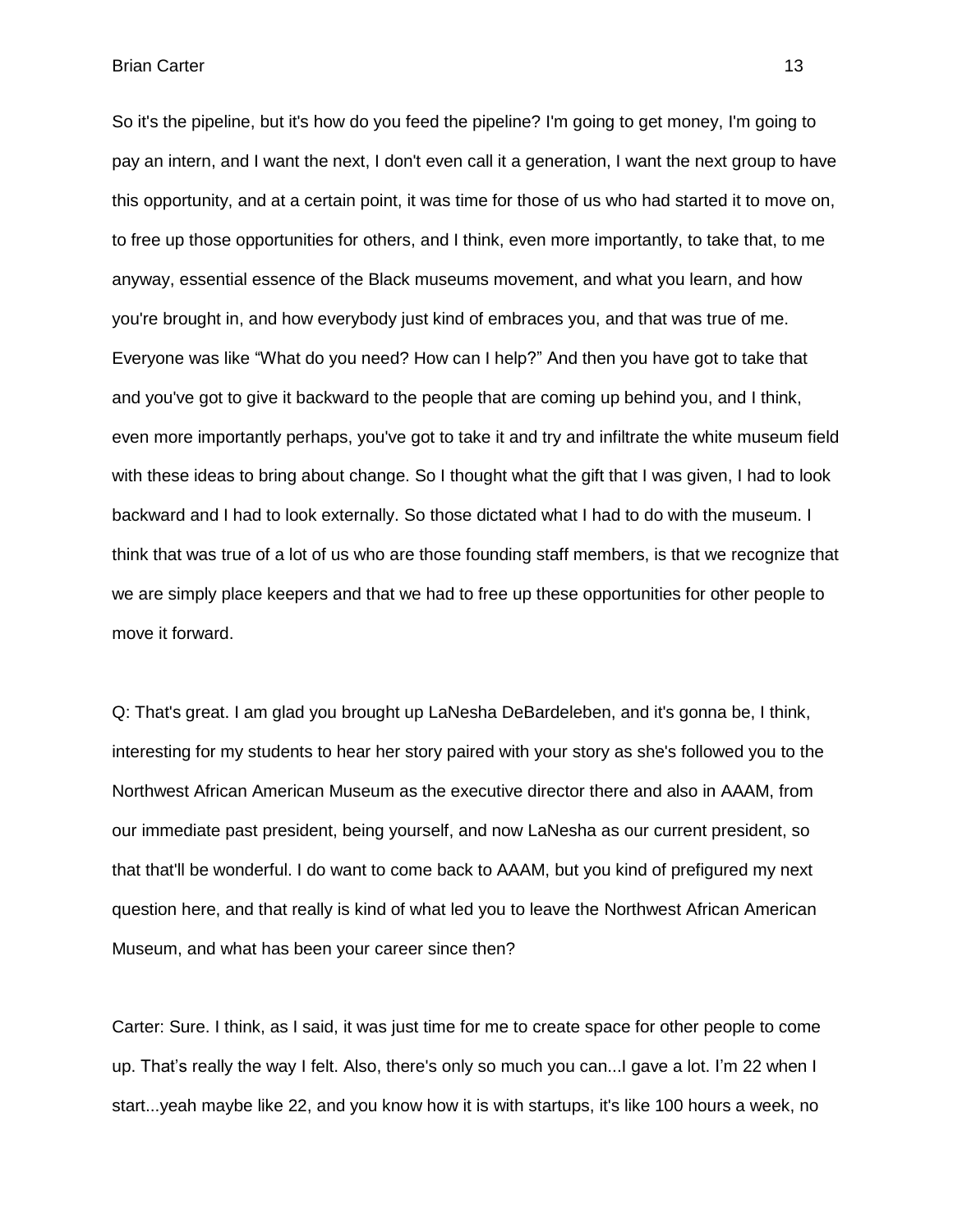joke, and I didn't know it was 100 hours a week. I get now that people count their hours, especially so they can talk about it at conferences, but I wasn't going to conferences at that point, I was building a museum. That's all I did. I didn't go to AAAM, I had never been to AAAM until like 2011, I didn't go to AAM. I focused on this museum and its source community, that was my focus, because I thought it deserved that. It didn't need me on a panel, it didn't need me with the title, it needed me on somebody's couch. It needed me in the collection space. It needed me...I mean, I'm in the gallery. I have so many stories being in the gallery at 2 AM. My father's in the gallery with me, helping me paint. That was my focus, how can I put out the very best product in partnership with this community, such that we are all proud of what we have. Anyway, all that to say man, I was exhausted. Just exhausted. And you know I'm not getting paid six figures, I'm barely getting paid anything. It is a labor of love. So that was part of it, is I had put in probably two decades of time, that's the way that I felt, and I knew that I needed to create space, because I didn't want to be bitter towards it. It was such a beautiful thing that I didn't want to begin regretting the time that I gave to it, or having some kind of feelings about it that I felt maybe I hadn't gotten as much from it, when that was not the case, so that was a part of it. The other part was I had started to poke my head up, right? I'd started to present at AAM, attend AAAM, like other local people...you know, you're the curator at the Black museum, you're going to get invited, you're going to be asked to talk, and people wanted to know what is this, how does this community-based approach work, to not only creating a museum, but then how it operates, how it operates from curatorial or programmatic standpoint, and these folks are like "well, we want to know how this looks, and how it works." And so I'm casting my eyes up and one of the things that really got me to think about moving on was the IMLS grant. So we got two of those, I believe, in a row and we got one of the features that Mark Isaacson, who ran the program, still runs the program, one of the features was a gathering of recipients of those African American history grants together. And so i'm sitting in a room with Marion, who served in AAAM with us...I can't remember who else was there...but I just remember I'm talking with these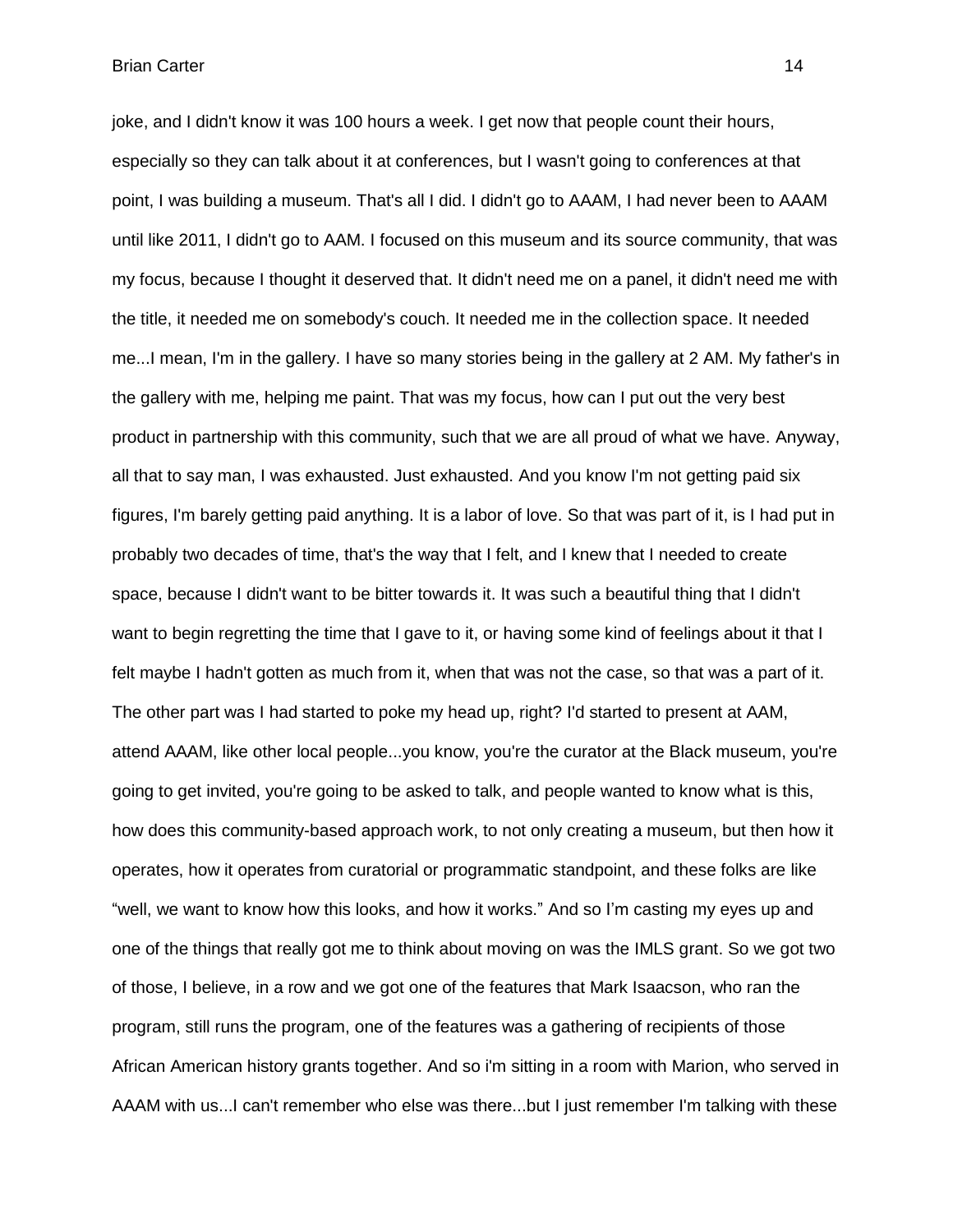**Brian Carter 15** (1999) **15** 

folks, we're sharing stories, and there's so many similarities to what they're going through and what I had been going through for the past six, seven years, that I just felt at home. But in the overall, people are asking me to tell my story. They're asking me to talk about the museum, they're specifically asking me about community-based museums, because that's what it's called then. We're talking about diversity, this is 2010, we're talking about diversity. Some people are still talking about multiculturalism and people are just starting to kind of look over at Black museums and say "wait, wait, what's going on over here, and how can we pilfer some of that?" And so as I'm talking more, I realize that I'm constantly criticizing white legacy institutions all the time. I talk about why NAAM existed, why there was this deficit that I felt had to be corrected, and in that I realized that there aren't a lot of "me's" at white legacy institutions. That there is almost this, I don't even know how to describe that feeling, it's a tough one; anyway, what I felt is that how in the world is the museum field going to change unless we get some door kickers into some of these other institutions? So that was also one of the reasons that I left is because I had a question. It was like the Black museums movement, and my participation in it, has taught me so much that I now believe to be true and necessary for the success of any museum longterm, and these are the things that we're talking about now in the museum field that i just feel like Black museums have been talking about for decades and been doing for decades. And the question that I had was like "well, how can I take what I've learned and make the museum field better?" and so my next move after NAAM was, well, what is a white legacy institution that could use some of what I've been taught and what I've been given? And the Oregon Historical Society had an opening for a museum director and the Oregon Historical Society is the state history museum in Oregon...it's a lot of wagons, it's a lot of pioneer history, and especially in Oregon, this is the end of the Oregon Trail, so you got all this 19th century lore and white conquest and colonialism, and you've got a 100,000 square foot collections facility and more wagon wheels, more wagon parts, more white stories than i even knew existed in that state. But as I went through that interview process, I thought if you believe that there is a better way to do museum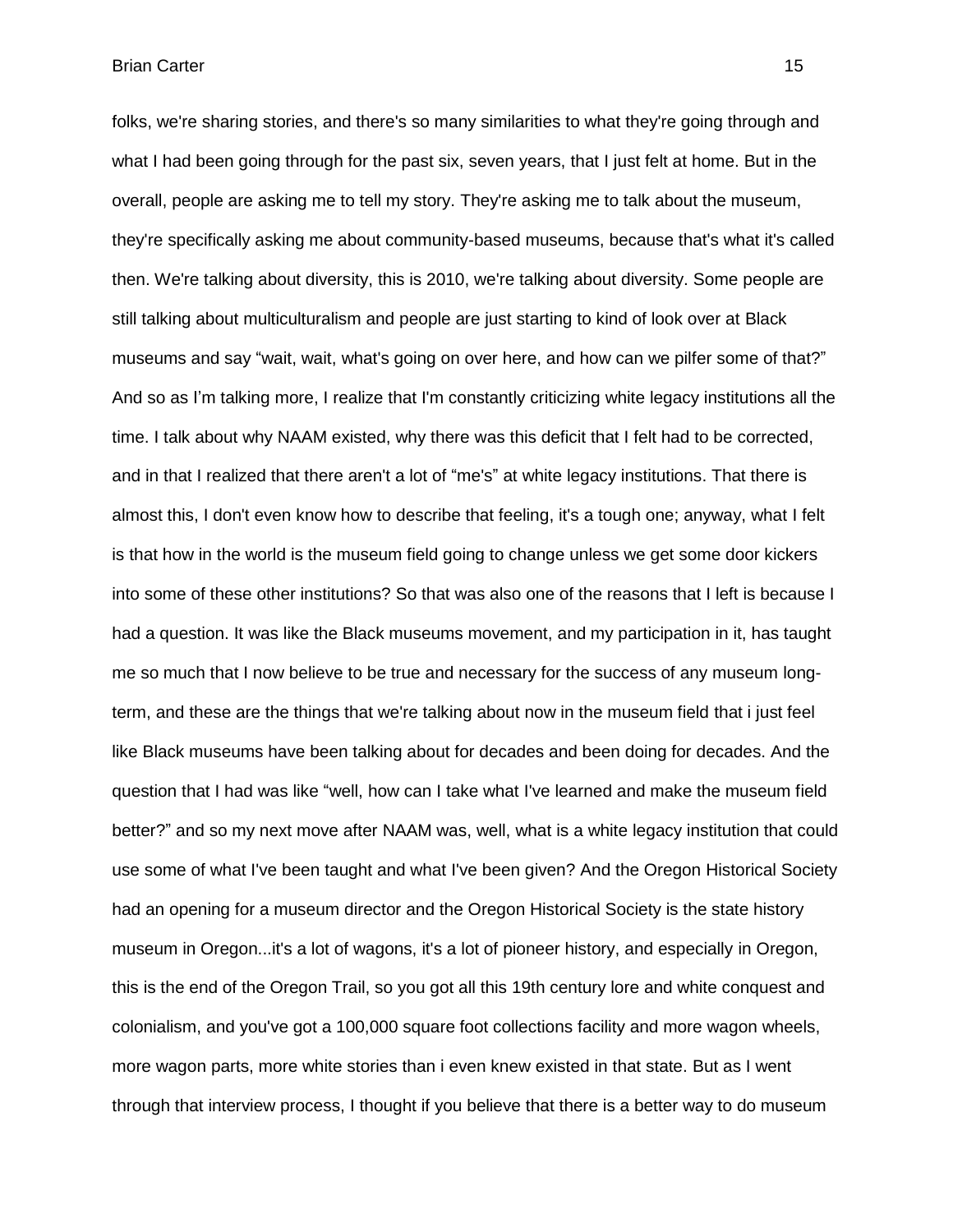work and if you believe that that work is necessary for these places, like the Oregon Historical Society, to actually exist in 100 years and be relevant to the community it purports to serve...I always go back to what my father said: it's not really a problem unless you have a solution. So I got tired of talking about why white institutions weren't doing this and white legacy institutions weren't doing that, yada yada yada yada, and I thought well, what can you do? You're a pretty forceful person, can you walk in through the front door, kick the doors down from the inside? So I ended up at the OHS as a museum director, really frankly because I wanted to see what could be done. I thought that is as far away from what my experience had been at NAAM, but was I good enough to build a bridge to make what I learned and the skills that I had to help that institution be better. I didn't know what I was in for, I had no idea how entrenched, I had no idea why the Oregon Historical Society and other institutions operate the way they do and why it's so difficult to make change. I had no idea how hard it would be, but that was the next series of moves for me, is like I want to make change within the museum field and somebody's got to demonstrate that to those institutions that have not been making these necessary changes. So that's how I ended up at OHS after that, and this is just a family move to be closer to family. I want to move back to Washington and the Burke Museum, which suffers from some real similar issues as OHS, and I thought "god, I've practiced this there, what could I do at the Burke?" And then lastly, I'll tell you how I got into funding, is I went from a Black museum, which is just like bath water to me, it's like home, it's comfort, but I knew I had to push myself in an effort to hopefully push the field, at least locally. So I worked at these legacy white institutions and, at the Burke, something dawned on me, and it's something that had been dawning on me for a while, is that I'm constantly pushing for change. I'm a critic. You've heard me, I don't love museums most of the time, I think they suck for a lot of different reasons,.I do. I'm a malcontent. People are always like you must love museums, you must love culture. I'm like "no, most of the time I think it's done poorly." I think the history is done poorly and I think that it's not representative,it does not look like what changing demographics look like in this country. It just disappoints me.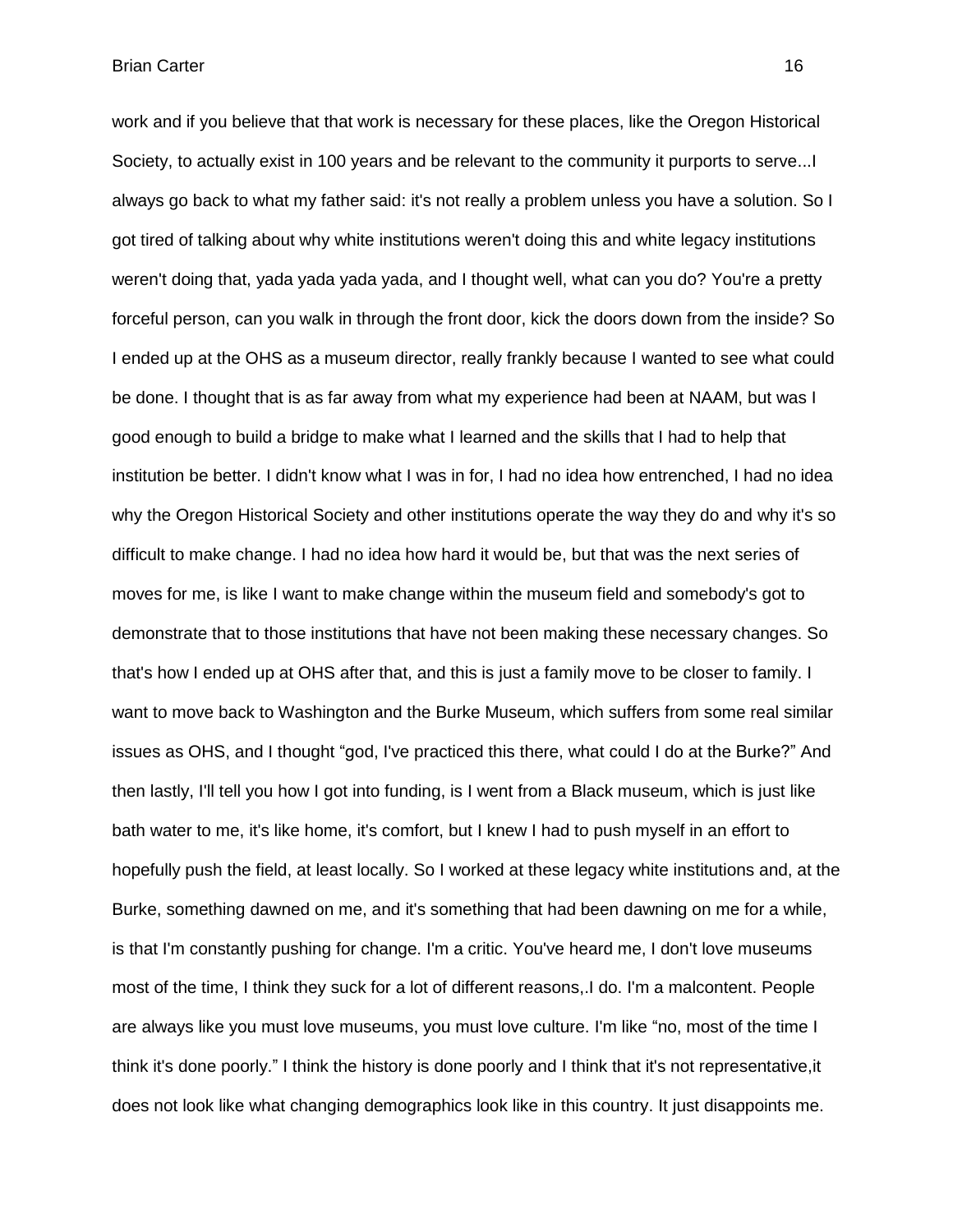So anyway, as I'm making these changes, I'm like "you should do this, you should do that," I realize the power of a development department. So at these institutions, I would say well we should do this, we should...I mean, I was at OHS and there's one of those big timeline exhibits, it's like the history of Oregon from blah blah blah to the present. We spent like, I don't know, \$2 million, \$3 million to redo this thing and I was like - I didn't redo it, this happened before I got there - and I was like "I don't like this. What I would like to do is take that kind of timeline exhibition work with our native partners and have the story of Oregon told through native voices and through native eyes," and I was like "I haven't seen that done before in the Pacific Northwest. I think this would be groundbreaking." And so I sit down with my development department, they're like "well, funders are going to run away, donors are going to run away from this. You're going to scare the hell out of people, Brian, you're moving too fast. What does this even mean? Why can't you just make a small exhibition? or can't you do a public program?" and that happened more and more in my career, where I was told you can't get funds for this, you're going to alienate our donors and our board, and it really started to bother me that the changes that I thought needed to be made, within the museum field, that are really rooted, to me, in the Black museum movement, those changes were being thwarted because people were afraid that the values of funders wouldn't align with the values of an institution as it evolved towards a more, what I think is, equitable experience for guests, and that just it bothered me. And so my question, and it's always a question for me, why do I make career moves? My question was well who gets to decide where money goes? How does that work? Because it seems hella problematic to me. So then it was really a choice, and I said I've worked in museums - it's like 14 years at that point - I want to see how funding works, and I want to see if I can take these same values and swim upstream and try and change the values of a funding entity to be more in alignment with where I think museums and cultural organizations need to be. So 4Culture, quasi-governmental, we're a public development authority in Seattle, and we're tasked with distributing lodging tax to cultural organizations and individuals, and so the opportunity came to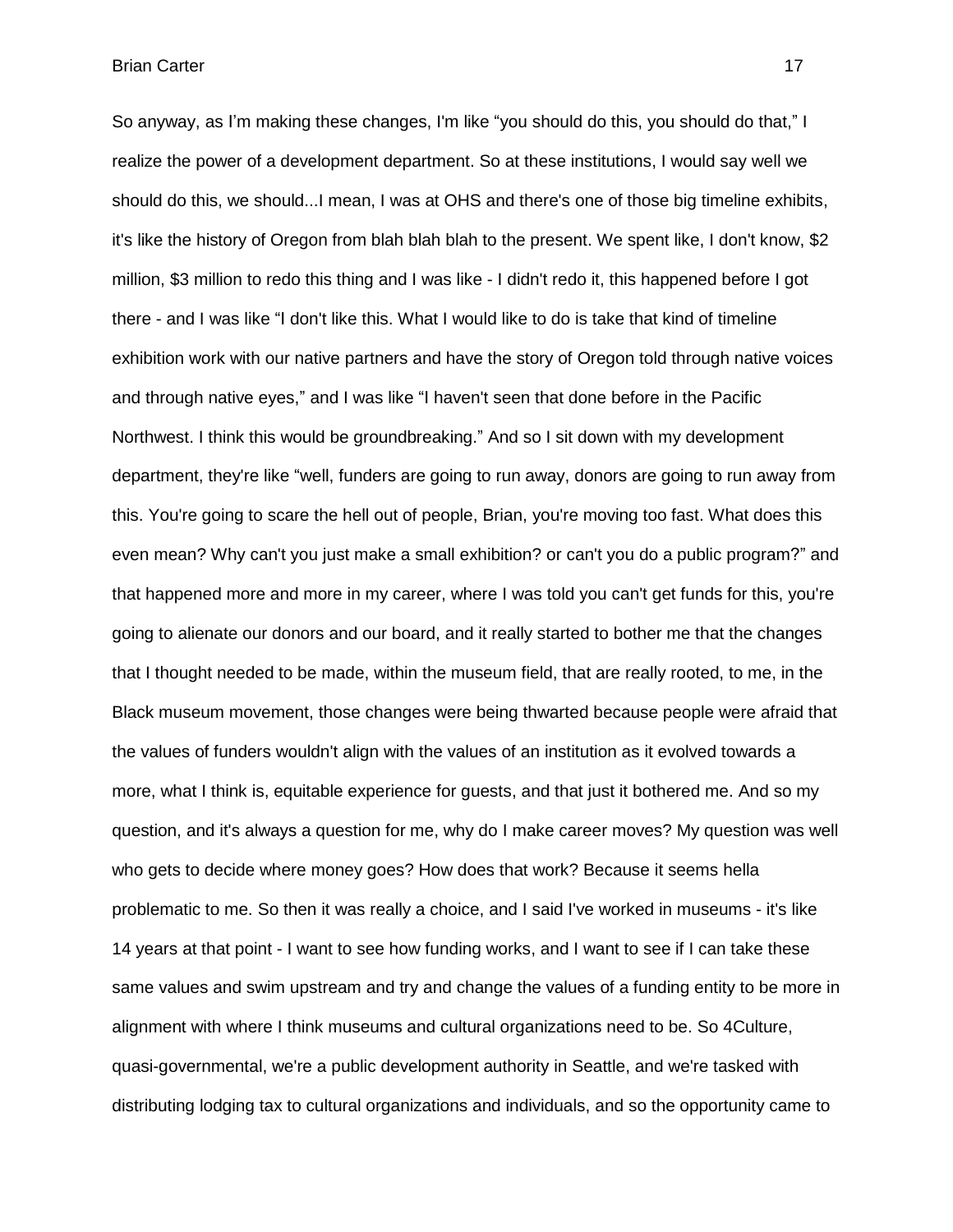run the heritage department funding, so this is grants to historical societies, history museums, and I jumped at it, because I thought man, what are the values, what's the moral code, the values that are guiding where these dollars are going? Why isn't somebody with a purse string demanding that the Native voices be told at these heritage societies around Washington state? How can you still get money and you have nothing in your exhibition that talks about Native stories? Where is the indigenous voice? And so that was what I saw, why in a collection are you not forced or required to have something about the Black stories that come out of Washington state, and it's because the purse strings don't demand it. So me working at 4Culture, a funding agency, and specifically starting in heritage, was about how can I change this, how can I change the guidelines on the grant to more align with good history? That's all it was. I was like do your fucking job, I'm not asking you to prioritize one particular story, I'm just asking you to do your job. If it happened here, you should be talking about it, and you should be generally kind of agnostic about who the people are. That's just good history, to me anyway. So that was that, and then as always, I thought well that's history, but we also fund arts. We fund public art, we fund historic preservation, how can we change the values and what we're believing about those and that's why I knew I want to be the executive director of that place, because I go from giving away, I don't know, less than \$1 million a year to an agency giving over \$20 million per year, and so I think there's just real power that a lot of folks who work in museums need to be thinking about when it comes to funding. The rate of change and the ability for change is directly tied to a necessary infiltration into funding systems and I would just like to see more people who are likeminded and have similar values move into funding. So Chieko, you know, AAAM member, came over and now she runs the heritage department at 4Culture, and it's the same thing. I'm looking at a pipeline of how do I move more folks of color, who have more progressive views when it comes to museums and cultural institutions, into funding, whether it's at 4Culture or other funding sources. So I see the work is really similar in my life, it's just different, it's different venues and different formats.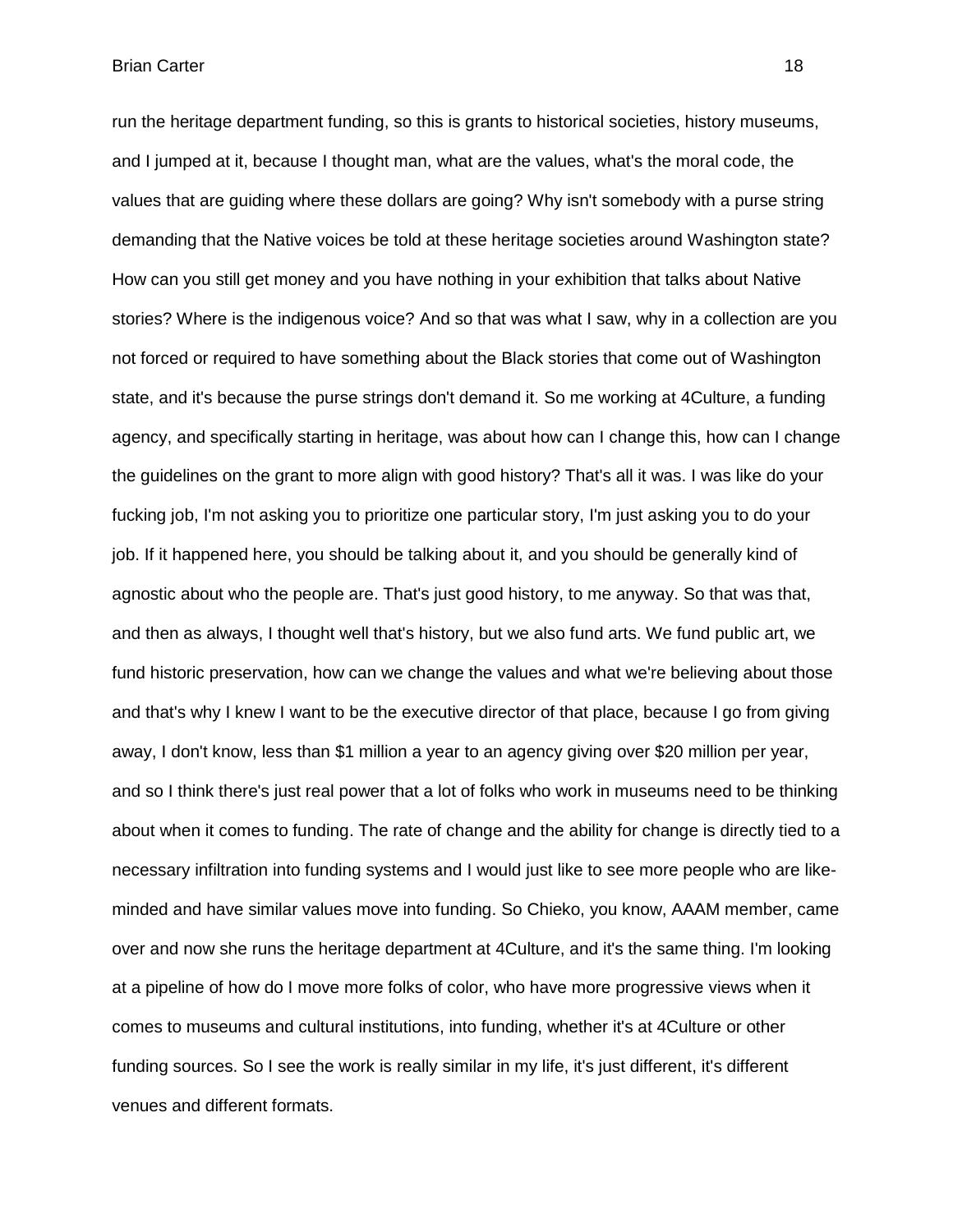[00:41:29.00] Q: Well obviously I need to line up Chieko Phillips for an oral history as well. It's funny how these worlds connect. So executive director, 4Culture, what do you actually do on a day-to-day basis?

Carter: Oh let's see, what do I do? I think it's vision and I think it's trying to create and make sure that a system is operating, by which good people are brought into the system and they are allowed to make change, truthfully. What do I do on a day-to-day basis, I try and create a system at that organization that changes the structure of the way in which dollars are distributed. So it's something ridiculous, like only four percent of all philanthropic cultural dollars go to POC-led organizations. It's outrageous, it's ridiculous. So, to me, it's like gross triage. How do I redistribute wealth to those who have been historically marginalized from cultural philanthropy? How do I do that? The mark, at the end of the day will, yes, be who follows me, it'll be yes, how well we do, but to me, I can add up who gets money right before I got there and what that composition of that group looks like, because we collect demographic information since I got there. So I can tell you how many folks of color, I can tell you how many folks from the LGBTQ community are on a board or on a staff, I can tell you what audience that particular organization tries to serve, and for me, it's just how can I move funds from those groups that have got the lion's share of it to those groups who haven't? And so to me, it's a redistribution of wealth, and so the question every day is "how can I make that happen?" Some of it's working with our board, some of it's working with our staff, some of it's bringing on new staff, some of it's populating an old process with a new idea. One of the things, I'll just give an example, are equity investments. As a quasi-governmental funding agency, we cannot use race as a determining factor in giving away dollars, so how hard is it to say historically marginalized? And you're like "who are you talking about?" Well, we can't ask you...well, we can ask you if you are POC-led, but we cannot give you funding specifically because of that. So one of the things I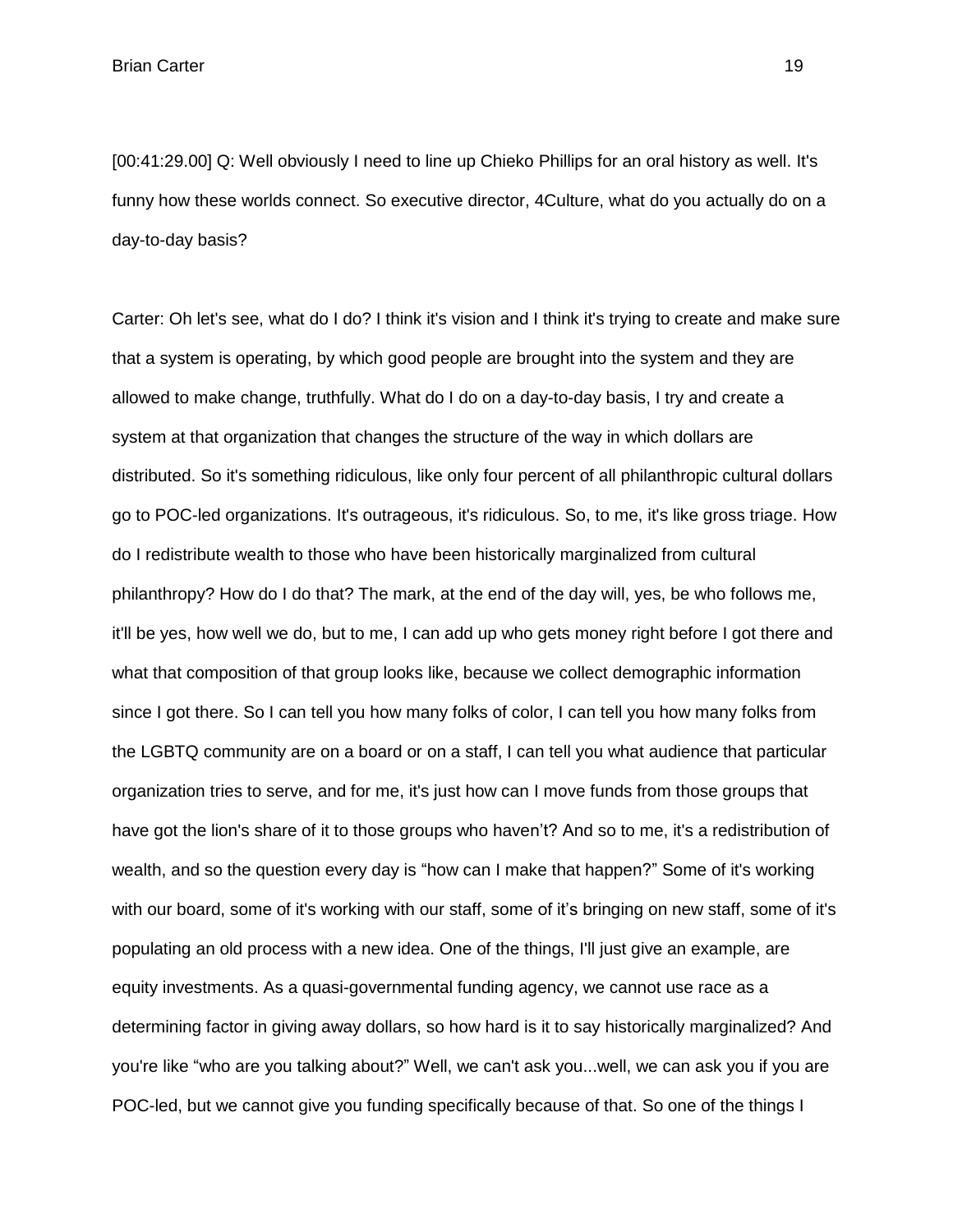came up with, and this is a new idea into an old process, is an equity investment. We use geography. So, as in a lot of counties, we have a program called Communities of Opportunity, and so these Communities of Opportunity, you set census tract level data to determine high levels of poverty, lower performance in education system, food scarcity, housing issues, and there's an index that's created, and in this index it's like hot: the red means that these are places that have been historically disinvested in. Well, if you overlay that damn map of who's been historically disinvested in by who makes sidewalks and fire departments and investors, banks, it's where all the Brown and Black people live. It's the simplest thing. So for me, you're not going to let me use race as a determining factor? Fine. It's not legal, you're not going to allow me to do it, I'll get sued? Great. I'm going to use geography, because that, I feel, is what has historically been used as a dog whistle for race. And I'm like well shit, you shouldn't have hired me, because unfortunately I learned that, and now I'm going to use it against you. So that's what I've done, and I call them equity investments, and really what it is, it's just prioritizing those organizations and individuals that lived in those communities, for extra dollars. It's simply a bonus, it's a kicker, it's a redistribution of funds based on geography, when in fact it's actually race.

Q: Sounds like you flip redlining on its head.

Carter: That's it man. And nobody can say anything. Literally what can you say? It's actually the county who created the community of opportunity index. It's King County who did it and I'm just like "I'm just going by what you said. You said these areas are historically disinvested in, I would like to give some extra dollars to them."

Q: So changing gears a little bit, looking back over your career, the work you do now, the next two questions are kind of related. The challenges, the misconceptions, the kind of unknown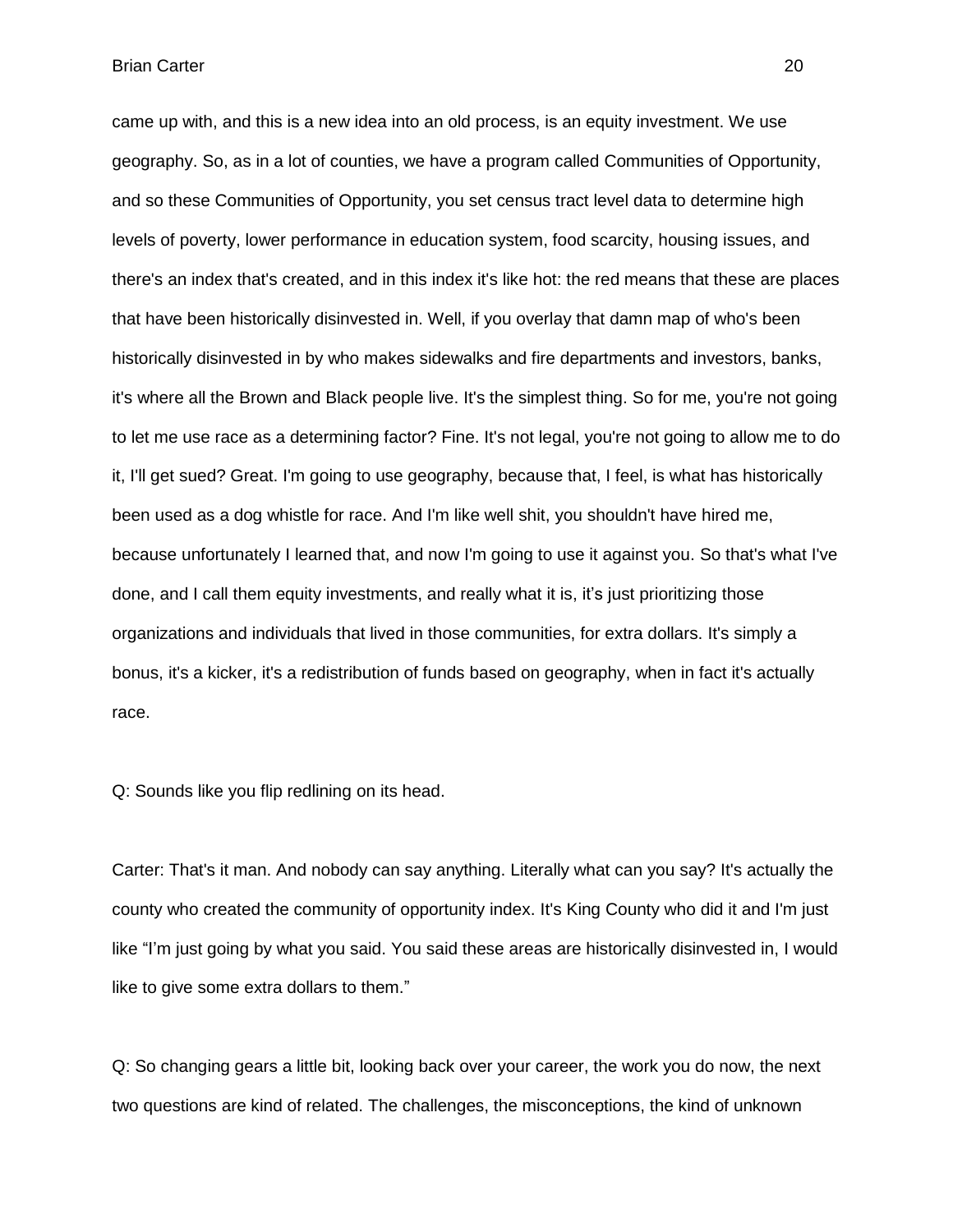aspects of your work, but then the flip side of that, what's been some of the biggest rewards?

Carter: Unknowns...like, what a challenge...

Q: Yeah, what are the biggest misconceptions and challenges and unknown aspects of your work you've faced over the years? For my students, what are the things that might not be readily apparent to someone looking from the outside? And then what has been the biggest rewards?

Carter: Yeah, I would say the thing that's not really available or seeable is the amount of compromise that's necessary. So like when I moved to OHS, they never had a Black museum director before. Ever. Ever. In the history, 200 years or whatever it was, never. When I came to 4Culture, they'd never had a Black male employee, let alone a person of color who's the executive director. Never happened. But as I always tell people, the rate of change is something that I'm very cognizant of. In my mind, I have a vision...I told you I would like to redistribute funds. I could do that tomorrow, I could do that. My vision of how that would look and what would be successful, I could do it tomorrow. But if I make that radical shift, I'm gonna be out on my ass and I have no idea who's going to follow me. No idea. I assume that they would kind of repeal or revert, and you get somebody really conservative who wouldn't be interested in making that change. So I always think that compromise, to me anyway, means that - maybe this is of use to the students - being able to see the change that you want, what that end state is, recognizing where you are in this moment. So here's where we are as an institution, as an individual, whatever it is, and then being able to clearly identify the change you can actually make, and I think in recognizing that I'm not going to be over here, right? That's not me, that is a different person, and it takes, I think, humility to be able to do that. So at 4Culture, I can see an end state of what our funding looks like, but I know that won't be me. It's not me. What I am is steps one and two, and somebody has got to take those steps and if I push, because I want the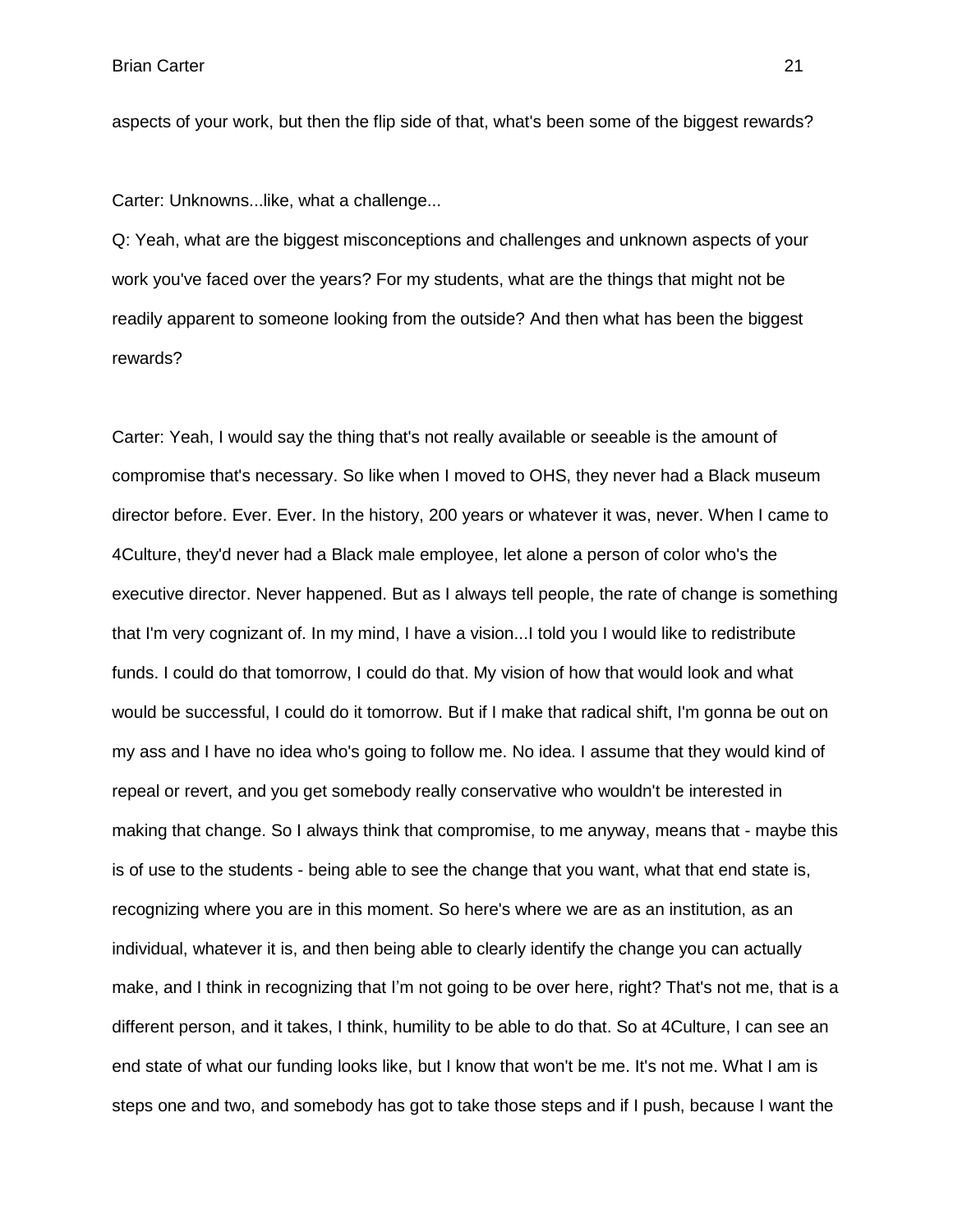success indicators of steps 15 and 16, I'm going to fail. Not only that, I'm going to push so hard that they're going to repeal, the entrenched systems that exist are going to repeal the successes of steps one and two because I have gone too far. And people could say "well you're an incrementalist, you're a gradualist, that's bullshit, where's the radical in what you do?" And to me, I believe that my vision is radical. I believe that my tactics are actually accomplishable and...what's a good word for...hand off-able. I always envision I'm going to take these two steps that are fucking hard, they're so incredibly difficult, and then I'm going to hand it to you, with the ability, with the things properly done in place to take steps three and four, and hopefully you realize you're going to have to hand it off to somebody else. So I think that, to me, is compromise, and does it sometimes feel like you are shucking and jiving? I mean, yeah. Does it feel like I wish I could tell somebody to "f-off?" Well yeah, I wish I could do that, but that's not my evolutionary period. That is not my chapter. I've got to have two sides, I've got to have two faces, I've got to play this game really, really, really well, because once I open those doors, all these people can come in behind me and they don't have to go through the shit that I'm going through now. But I just feel like I try and have broad shoulders, I try and have humility, and I try and realize you are the start of the change, you are not the end of it, and I feel like that's the compromise that I think most people don't see, and if they do see it, it can be disappointing. "Oh, why are you accommodating this? Burn it down, the hell with that." And I'm like yeah. There was a demand...god, I won't even get into that, I'll just go to the...I know we're running out of time, I'll go to what's the greatest reward. You know what's a really good reward for me? Man, Vedet. I just got to be honest about that. That, to me, is exactly what I was just talking about. Vedet Coleman, the current executive director of AAAM, she just sent me a text message, and there were like a thousand members. I mean, how many members does AAM have? How many does the bigger...great. Other people have 10,000 members, 50,000 members. This is growth, it's real. A paid executive director - when before it was all volunteer - a paid executive director calls me and tells me about progress that, I think, is exceptional and well paced and, to me,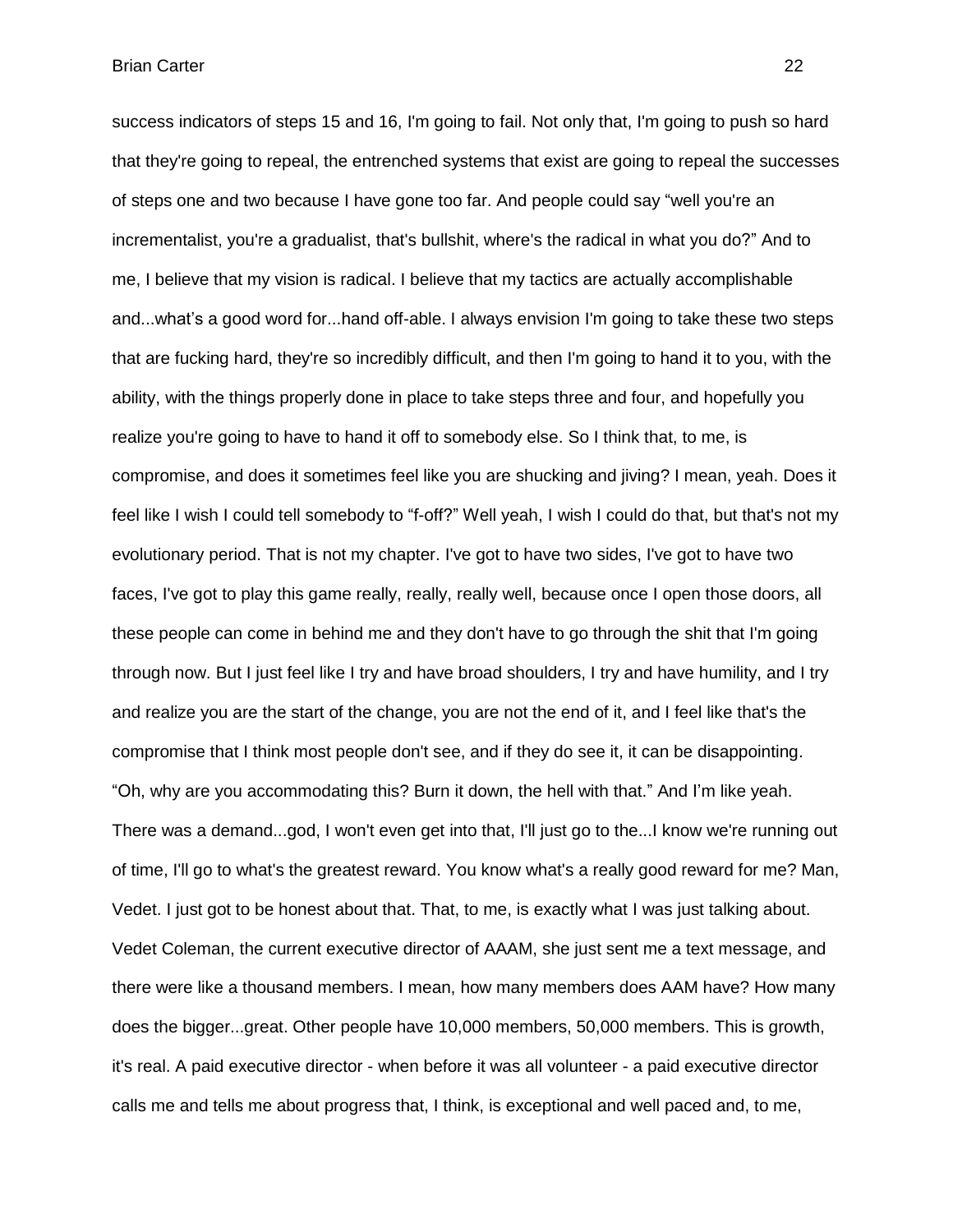that's a great accomplishment. It's exactly how I operate. So I guess I'm so proud that you and I and the rest of the board are able to raise enough funds to bring on an executive director, that executive director gets to work, keeps the institution evolving...it's that institution building and I just see it in Vedet in a way that I'm just so proud. I don't need anything from her, I want zero recognition, it was just cool. That was my chapter at AAAM, that was the compromises that were necessary for me to recognize a rate of change. I just think it exemplifies how I approach my work and it just made me smile. That was yesterday, man, that she said that and all I did was smile. I was like good, I'm glad this worked.

Q: Well, which is a perfect segue into kind of the last few questions I've got for you and the Association of African American Museums, AAAM, you were there at an incredibly important time, and certainly you and I remember the move from when we were an all volunteer organization to now an executive director. Can you talk about your experience and history with the organization and what that's been like?

Carter: Sure. Like I said, when I first started off in museums, I wasn't attending a lot of conferences, but NAAM would always send a representative to AAAM, so that's how I heard about it. Chieko would tell me about it. You just knew it was like, AAAM is out there and, as I said, when we got those IMLS grants, that's when I got to know more of the people that were involved with it. And then, as I was thinking about leaving NAAM, the new museum, the Smithsonian National Museum of African American History and Culture, was starting up and had a curator spot open. So I'm looking at it, I go out to DC, I'm talking with them and I meet Dr. Debbie Mack, and in meeting her...when was that...2011, she reached out to me and just said "hey, I like what you were talking about at those interviews, it was really nice meeting you. I'd like to talk to you about serving on the AAAM board." And I was just like "nah, I don't know, you know, maybe, blah blah blah, I'm really busy, I'm focused on the museum, I'm having this career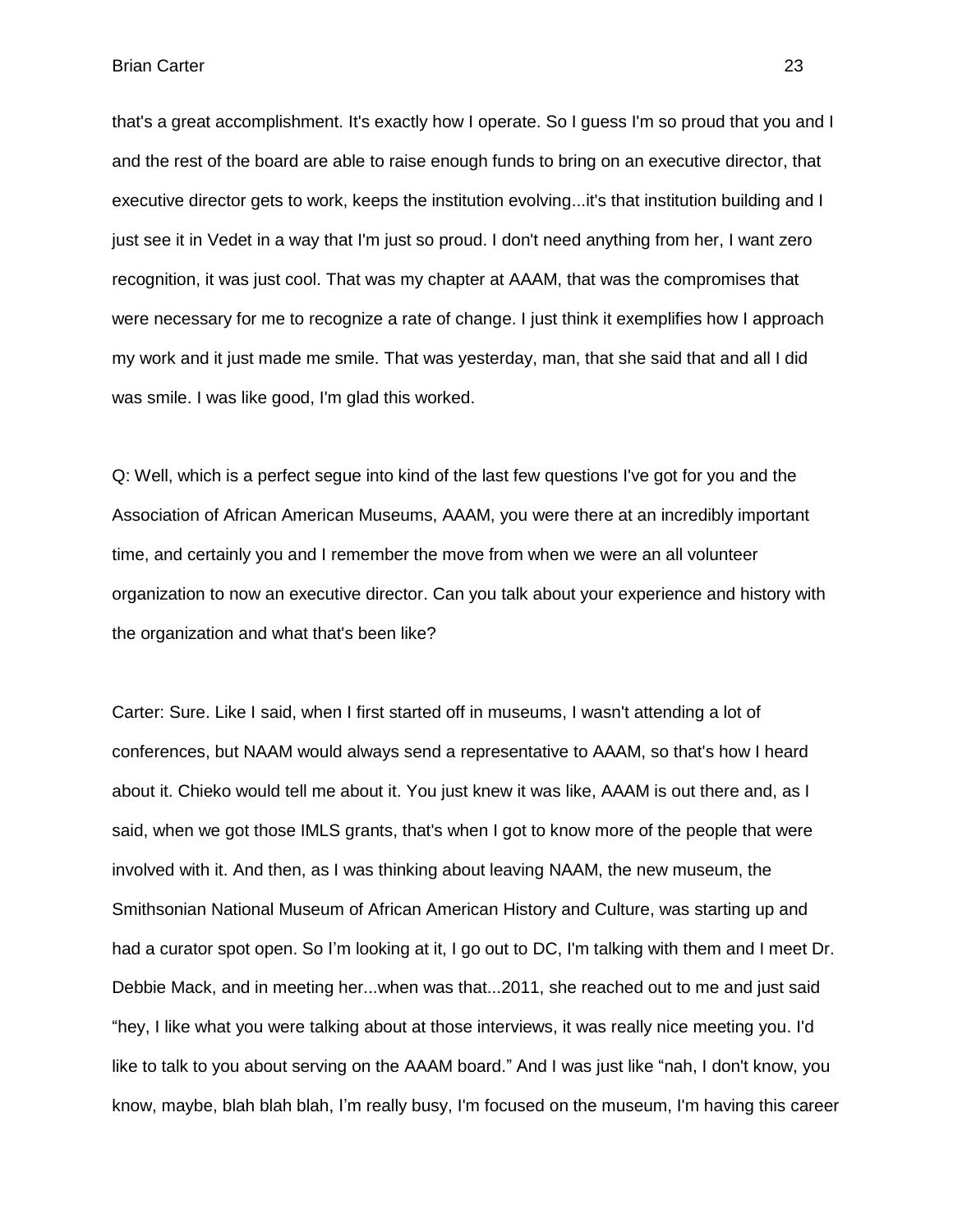transition," but I say alright. So I go out to Charlotte - I think it was Charlotte, that's when I met you; that was the first time I met you, Robby, out in Charlotte - and joined the board. And it became clear to me that there's something I can do on this board. To me, there was so much good energy, there was so much love, there was so much passion, and I thought "man, this is going to fill me up." This AAAM is going to be like a needed replenishing fluid in my body, that's the way that I felt. A lot of people talk about 'it feels like home, feels like family,' but I also realize that everybody has a role within their family, right? There's something people have to do. You got to be useful, you got to have utility, and I just thought I could see it. We're an all-volunteer board, and it was always a capacity issue. It was never a vision or an energy issue. Everybody in that room had more than enough vision and they were leaders of institutions. These are EDs and CEOs, everybody could say "I think we should do this, we should have a strategic plan, we should have a \$1 million budget, we should do all these things," and what most of the people in that room were used to was having the capacity, because you have staff, to actually see that vision through. And I thought to myself, in that moment in Charlotte, "oh the greatest challenge that this place has is the inability to acknowledge their lack of capacity to carry an idea forward." That's not heart, that's not love, that's just the cold realities of life is that if you want to stuff a thousand envelopes because you think that's how you're gonna raise money...it's one thing to say it's one thing to write it down, it's another thing to actually have six volunteers who are ready, and do it, and put it in the right place, and dump it in the right bin, and I felt like that's what AAAM needed. They needed capacity. That was it, and that capacity was not going to come through more volunteer hours, it was going to come with that great leap that organizations make from all volunteer to their first staff, and it's like light years of difference when you have 40 hours a week of somebody being paid to do something. So I felt like, from the beginning, the question for me always was "how can you help this entity, this organization, move to a place where not only does it have a paid executive director, but it has a strategic plan in place that will be able...that that executive director knows what the vision is?" That they're not coming in,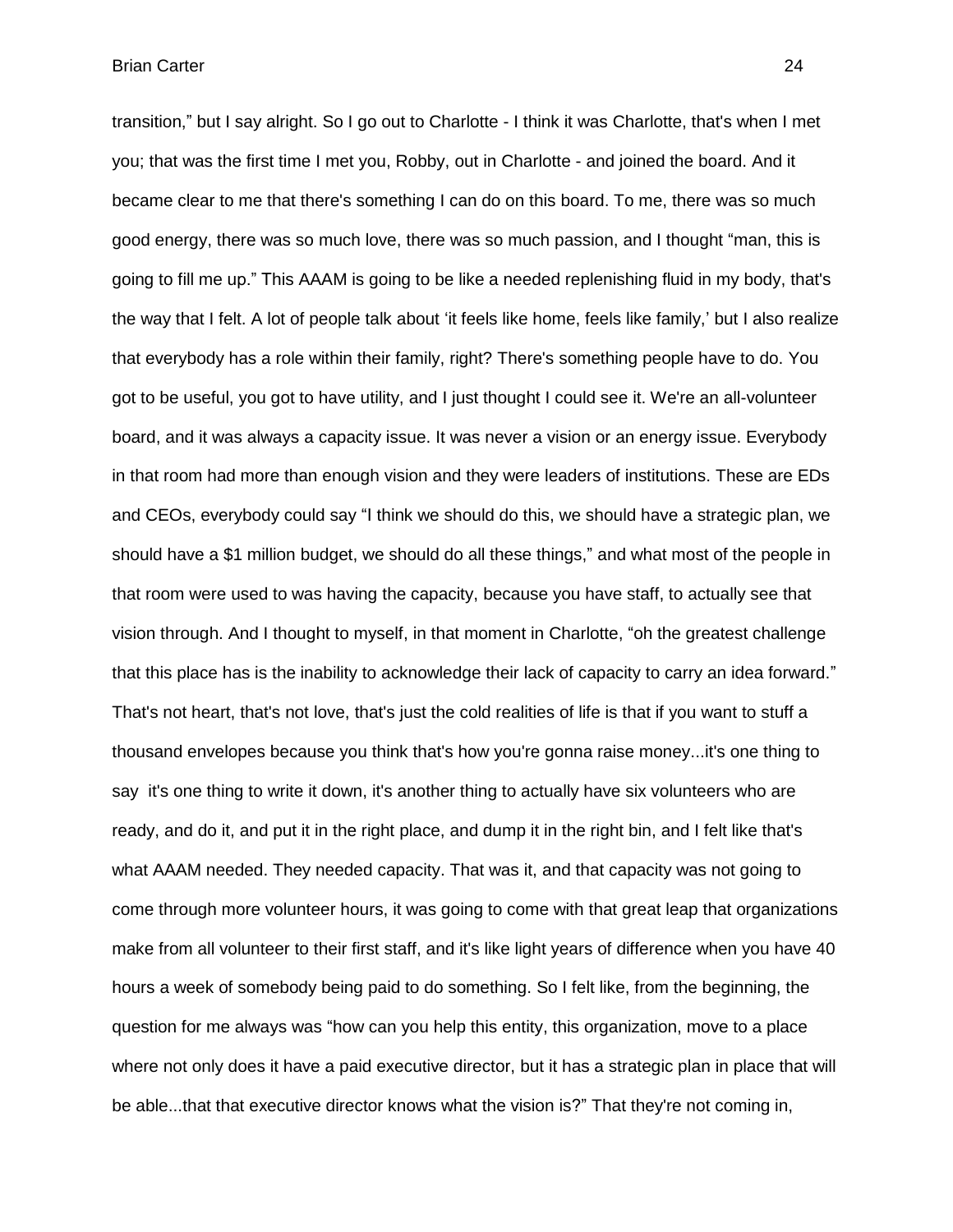having to create that, but instead this brain trust has done that work. So I thought "what are volunteer board members the best at?" Thinking and talking. In my honest opinion man, that's it. It's not implementation, it's not doing, it's the thinking and the talking, and let that brain trust do what it does, and then when that kind of thinking, that brainstorming, that iterative period is over, you need a person. You need a person in a chair who has 40 hours a week, and so that's what I felt like my role at AAAM was during those six years that I was on the board.

Q: And of those six years, you were the board chair for the last three of those, is that right?

Carter: Yeah, I believe so, yeah.

Q: And it was during that time that the work happened that put Vedet in place, Vedet Coleman-Robinson, the executive director. Talk about just that really quickly, what that specific work was to that led to getting an ED for the organization.

Carter: Sure. So through a grant from IMLS, and I think it was their national projects, national grants, anyway, there was something like \$200,000 that...and this was Dr. Mack who was able to secure this, through her relationships at IMLS. Andthe project was a real reflection, it was a moment for AAAM to bring on some consultants. So these are development consultants, these are organizational planning consultants, these are retreat facilitation, and I have been through enough grants that are broad and sweeping like that to recognize that if you don't use that moment to build something, and I really mean build something that you can step on, that money can just go out the window. So I was lucky I got to work with Dr. Rico Chapman, I got to work with...who else was on that group? It was a subcommittee that went through a strategic planning process for the organization, and I like strategic planning because you cut out all the bullshit. You're like, who are we? What do we believe in? What are our values, and how are those going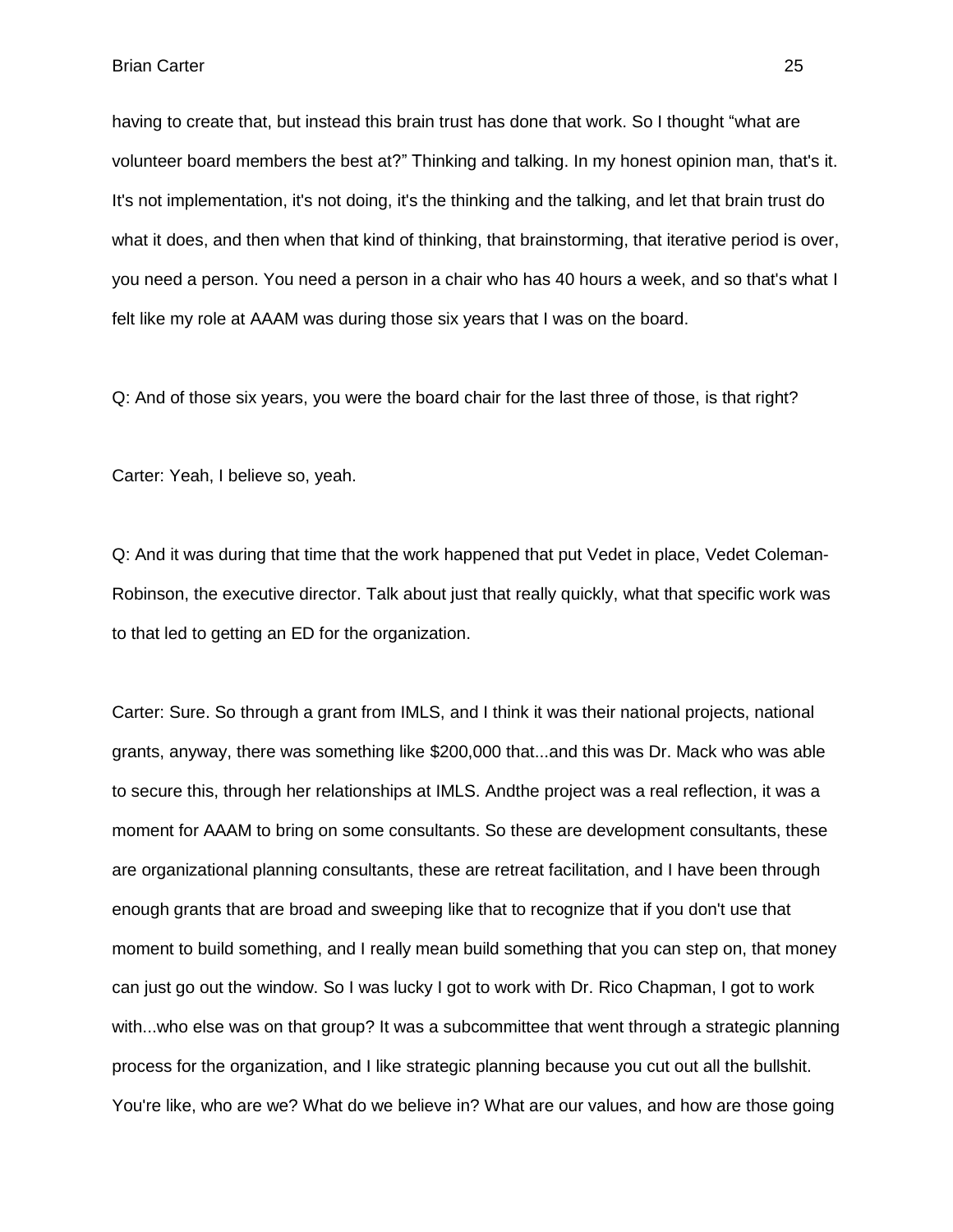to show up based on the capacity that we have? And that's it for me with strategic planning. Other than that, it's all just process. Anyway, through that process, we're moving and we're articulating who we are and what we want to be. It's the thinking and the talking, and I was like, that's great. Let's take all that thinking and talking that this board loves to do, and put it in a plan of here's where we want to go, and I think that plan really revealed that we weren't going to do that on our own. There was no way. You got a full-time job, Robby, you've got kids, in the same way I had a full-time job and I had kids. There was this much amount of time that everybody on that board had to give to AAAM, and so to implement that plan we needed an executive director. We needed a paid executive director, and luckily through IMLS, we got to work with a fundraising consultant and so we sat down and created a development plan. Just a standard development plan. What are the sources of revenue that are available to us that we can actually get money to bring an executive director in? So there were asks at the conference to help pay for it, there were requests to individuals, there were grants that we wrote, but I think the most instrumental one was this consultant gave me an entree to sit down with the Andrew Mellon Foundation, and I was told before I went into that room that this was not an ask. They were not giving us any money and that they just wanted to know who we were, and this was kind of a courtesy based on the relationship with that consultant. I was like, that's bullshit. That's not how I operate. You take me to New York, you put me in that brownstone with the Mellon Foundation, I'm going to tell you what you need to do. So we sit down with them, and they're asking me, literally it was extractive, "what's going on in Black museums? How can we do better? How can we do this?" And I'm just like this is a free consult, and to be honest, it was tough for me. And I was like "ah, this doesn't feel right," and so what I did is I just turned it, and I said "here's what I think you need to be doing as Mellon," and I said "you need to be supporting those organizations like us, like AAAM, those kind of umbrella organizations that exist and already have these links and ties and relationships. You need to repay Black museums for the years of dedicated service they have around community involved processes, around equity, around what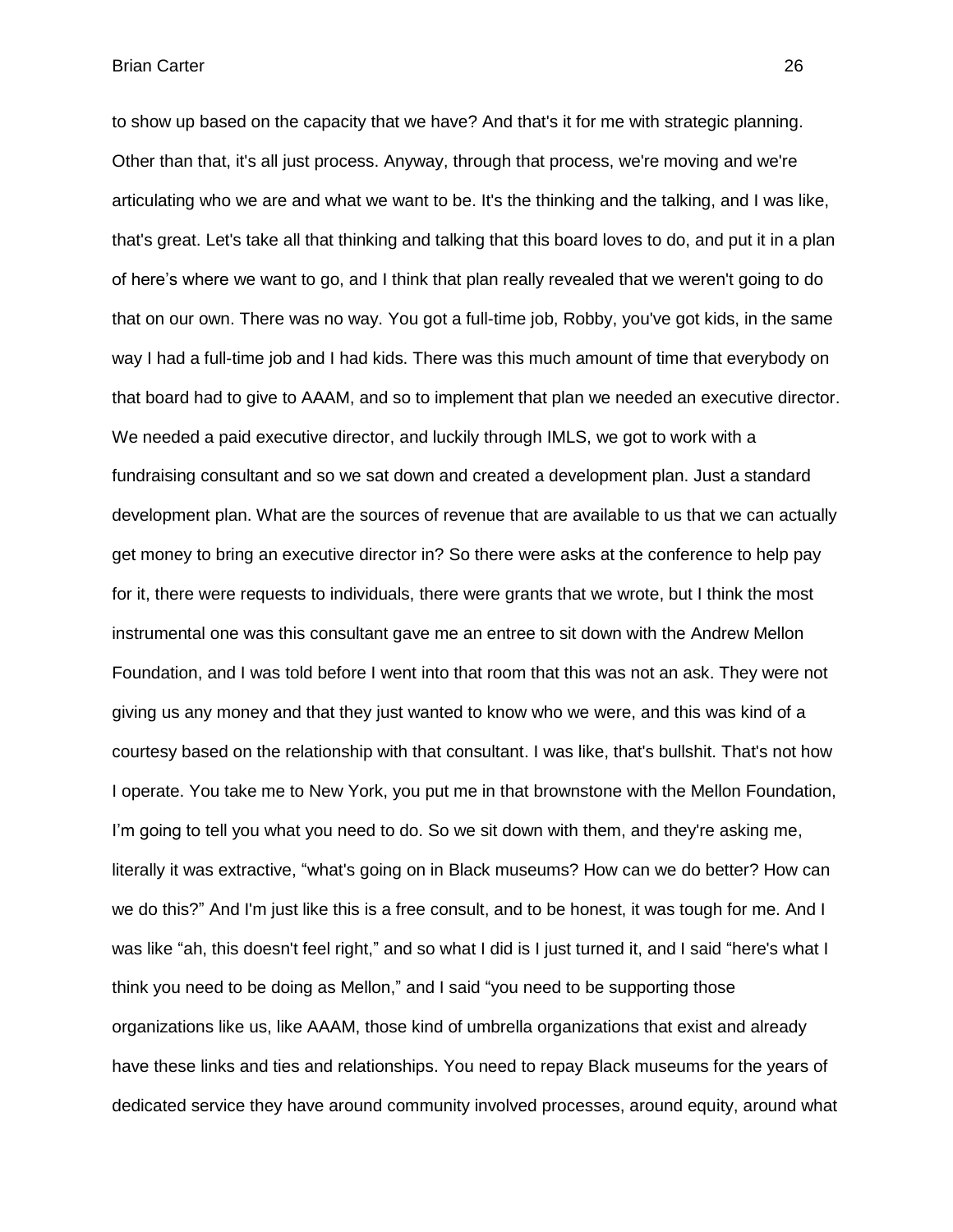I think is shared authority and narrative storytelling. You need to repay the work that these people have been doing for free, and those that have already invested their time and labor and love into it," and I said "so I don't want to talk to you about your next POC curatorial fellowship. I've seen it, I don't think it really works." "Well what about this in collections?" I said "you just need to fund the people who know what they're doing." So I just made a case for AAAM being a wonderful vehicle that coalesced so many of the people they were trying to reach through fifteen different distinct programs. I was like, you can create fifteen new programs and try and reach these members, but we all come together once a year. I said "help us do that better. Help us use what we have already built." So I leave the room and I was critical of them, and I was really honest about what I thought that they should do, and I think it was two days later I get a call and they say "we'd like for you to submit a proposal to Mellon." And I was like, good. So anyway, we submitted a proposal, they ended up giving us...I don't know, what was it man? It was enough money for us to bring Vedet on full-time for, I think it was three years of runway, and that was the moment. So not only were you able to do that, we're able to take the other fundraising efforts and conference revenues that we're able to get, and we're able to bring in a part-time administrative assistant. To me, the minute we hired Vedet...so there's this whole hiring process, Vedet Coleman is chosen, it's board members who go through this long interview process, we're all meeting up in DC to do this; I thought it was really good. It was a really good process. Weren't you on the hiring committee Robby? Yeah that's right, yeah you were on it with us, and we chose her, and when she was hired and then we bring on that administrative assistant, and to me, I just think of Charlotte, 2011, 2012, whenever that was, and that moment right in 2018, maybe 2019, I don't remember the date when she was hired exactly, but that is a monumental shift for an all volunteer organization to go, and I thought "I don't know what we're going to do." I remember at that moment, I was like "I don't know how much of the strategic plan we're going to implement." I hope so, but I realize we now have the possibility to take the words and the talking and the brainstorming that was done and translate that into services for the field,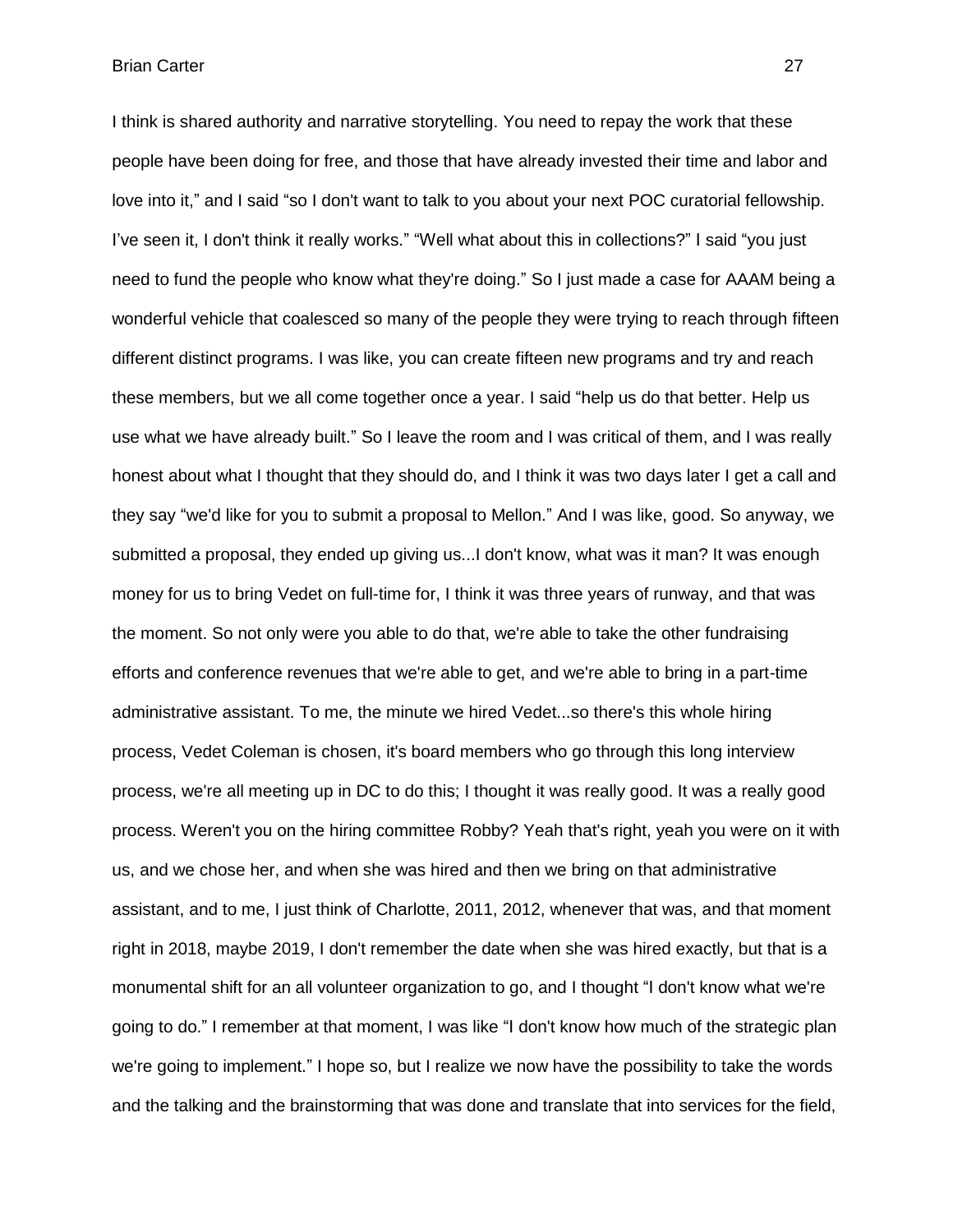and that's what it is. It's the conference, it's all the things that you guys who are now on the board that I've rolled off, it's all those programs you're able to do. It's the initiatives. There's actually somebody, somebodies, to take the ideas that exist and turn those into action, and I think what an incredible thing, and not unlike NAAM, I feel the same way about AAAM. I don't know what comes next, but I know now there's enough institution, there's enough bedrock and foundation there for that group to iterate and be what it wants, and that was capacity.

[01:02:43.00] Q: So I believe we must have hired Vedet in 2018, because by the time we had the conference in Jackson in 2019, she was on board, and so it was in that period. Last couple of questions. You mentioned some people like Debbie Mack. Who are the folks who've impacted you the most in this field, Black museums?

Carter: I think Barbara Earl Thomas, she was my mentor and the executive director at NAAM; hugely impactful on me, and she was impactful on me because - maybe this would be good for some of your students to hear - I was arrogant. I was 22 years old, I'd gone to Stanford, I'm in this master's program, and boy I knew everything...I was slick, I had every answer from a technical standpoint. Here's what the literature is telling us, here's what best practice is, oh you can't do that, museum standards tell us that's not what we do. And I wasn't great with staff. I thought there's a hierarchy and everybody blah blah blah blah blah, and she was like "your bedside manner sucks." Literally, it was like my first week as deputy director and I was trying to light somebody up for something, and she just sat me down and really said that. "Your bedside manner needs improvement. You cannot be this way." Because I had not had this experience, that there is such a kindness that you can lead with, and she helped me to see that. So she had a significant impact on my leadership style. Next, I'll take Dr. Debbie Mack. Dr. Debbie Mack and I, I think we had a wonderful relationship through AAAM, because Dr. Debbie Mack is a woman who is about getting it done and she doesn't really suffer a lot of conversation that's not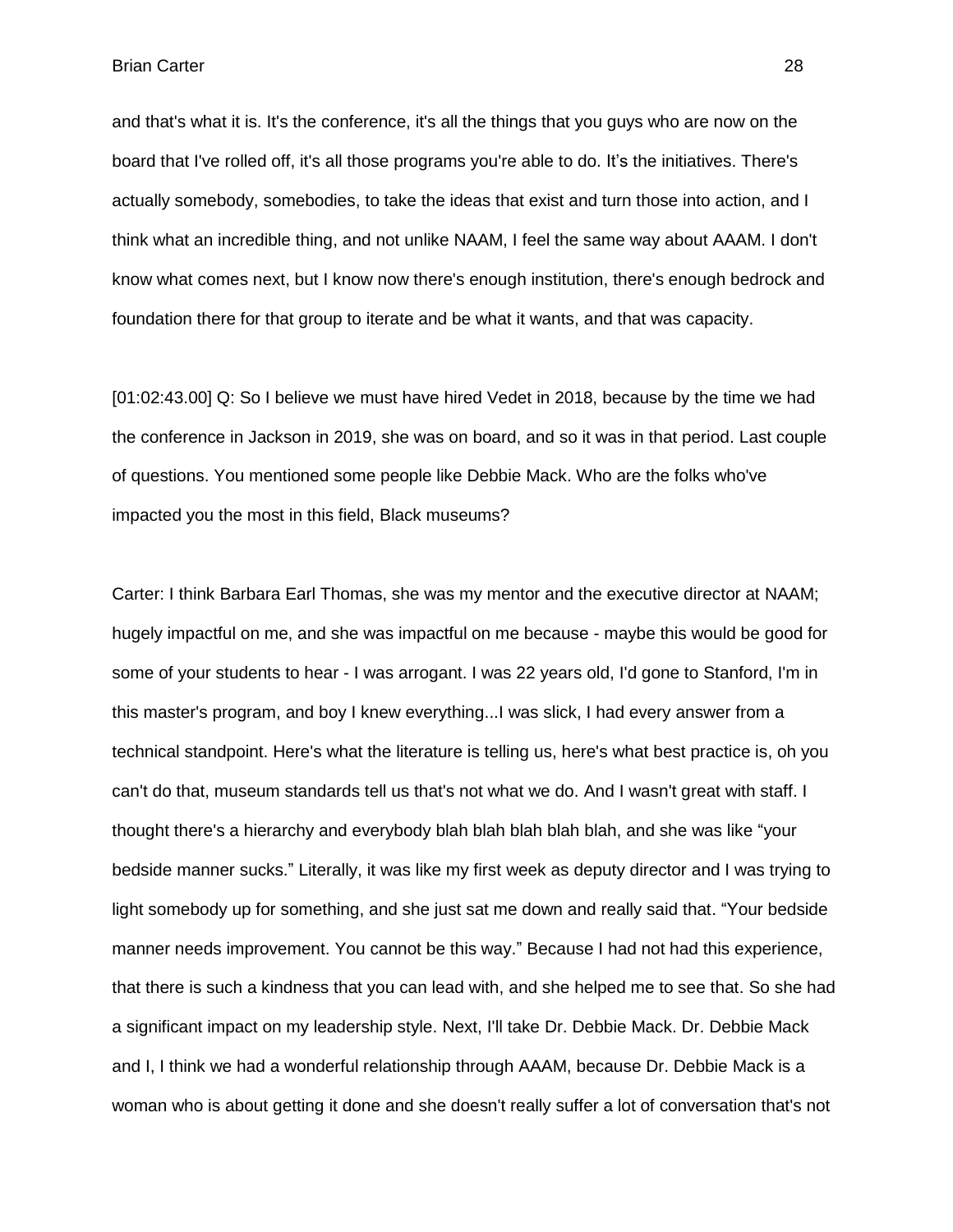going to result in some kind of output, and that's what I really loved about working with Debbie, is that we would get on the phone and I would say "hey, this is what I think we need to do to get this strategic plan portion done, to get this retreat finished," and Dr. Mack will move heaven and earth (right?)whatever it is. If you need a person, if you need a resource, if you need an introduction, if you need advice, she can give you the thing that helps you get over the hump to achieve the outcome that you're looking for, and I just love that about working with her. There was no BS, there was no...I didn't ever feel like Dr. Debbie Mack was trying to mentor me and make me feel good. I never felt that. I think she realized that I was just about getting it done with a clear rationale and justification for why I wanted it done, and I felt like she helped me understand the avenues that existed, make the connections that were necessary, get in the right room to be able to do the work that I wanted to do. So I think she was fantastic. Marion McGee is another person who, as I said, I remember Marion from the first IMLS convening for those grant recipients, and I remember sitting next to her and she's telling me this story about the John G. Riley House in Tallahassee. She's telling me this story and at that point she's being groomed to take over the executive director role, and I thought "oh my god, we're 20 or whatever," we were very young at the time, "she's going through the exact thing that I'm going through." And she had a certain quality, a certain bedside manner, a certain tone that I thought man, this is something that I could really learn from. And she was one of the kindest people, one of the nicest people, and I think she's just been a friend to me over what is a decade now, and helped me through some tough times. She's always there if I got to pick up the phone and you make a call to her, she's always there. So I think that maybe those are just three different aspects of what I feel folks have given to me from a mentorship standpoint, a friendship standpoint, that have helped me at those moments when I just needed it.

Q: What's your vision now for the future of the field?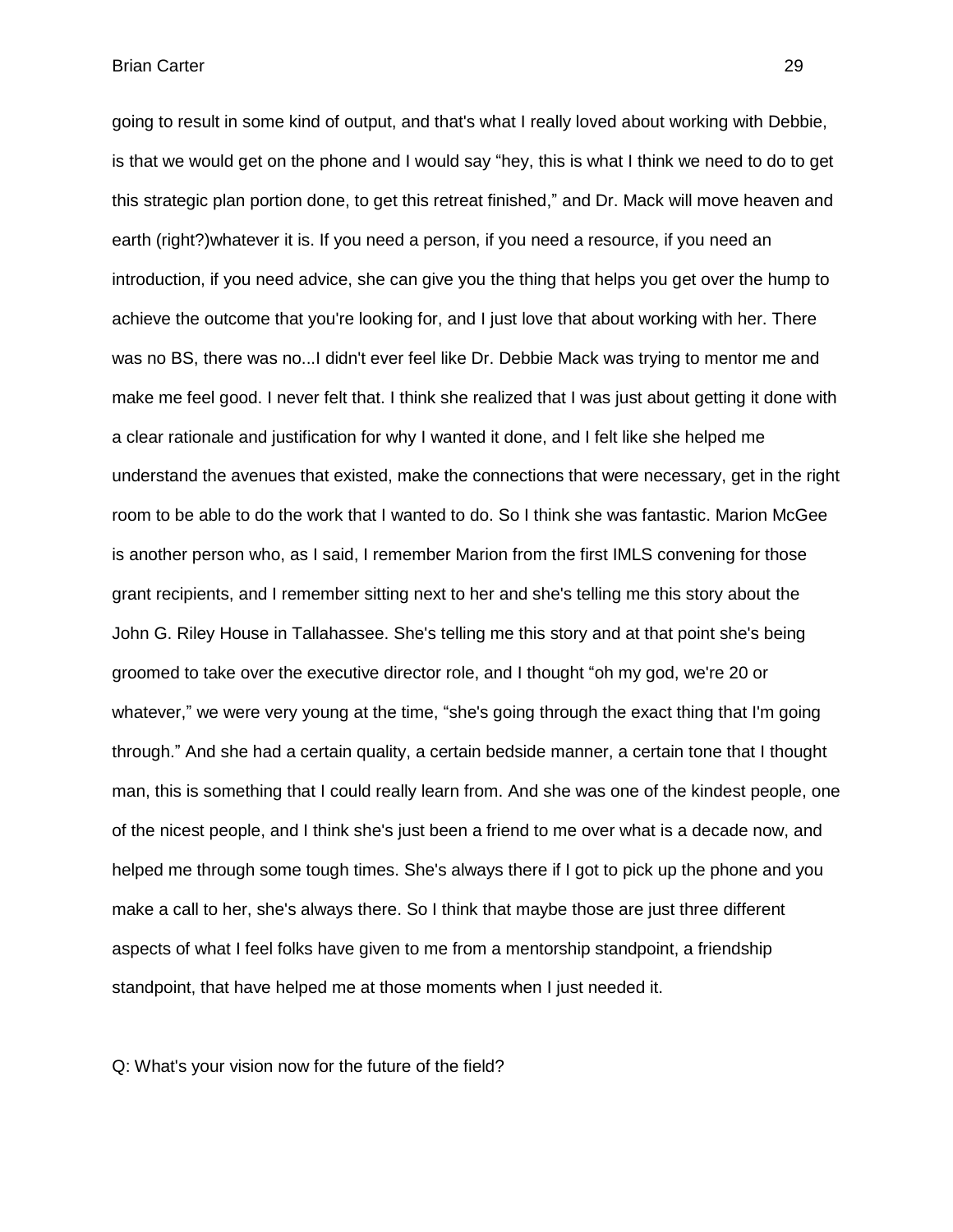Carter: I think financial sustainability. I think the tragic murder of George Floyd revealed that there's an economic response in moments of national crisis that involve the Black community, and necessarily involved Black museums. And I feel like what it revealed is that that energy, that that every...you remember this, when everybody had a blackout? It was on social media, do you remember this? It was like, turn your social media, and it pissed me off. I was just like "what's that do? What does that do?" I get the sign, I get the symbolism, I get the togetherness, but I just always think about how are you changing an entrenched system? So anyway, what I would like to see for Black museums is a real focus on sustainable financial models, and I use the term right-sized all the time. I think being right-sized means recognizing what your limitations are, but also your opportunities for growth. And so what I would like to see is, if things are changing this is what people tell me, I don't know if they really are - but if things are changing, and philanthropy, or white dollars, or dollars in general, are moving towards Black-lead efforts and causes, I would like to see those dollars move into sustainable models. That's what I would like to see. Such that when the buzz of the moment in donations wear off, that people have not taken their staffs and increased them by 70, or now our conference is going to be \$300,000 instead of \$150,000, because those things don't sustain the organization. I would like to see it built into the bedrock, but I'm boring that way. I'm about the foundation of the institution, because those are the things that last after you leave. So what I would like to see is people really focused on either endowments or just what right-sized budgets look like. How do you cultivate one-time donors into believing in your mission moving forward such that it's replicable, and I think that's the key to sustainability, is if you do not know the features and elements of your operation that are replicable, what is it that you did that was successful, how in the hell can you do it well again? So that's what I would like to see. More financial sustainability, which I think takes a recognition that you might not make the leap from a storefront to a fifteen story building, and I think that, within Black museums, there is such a...it's not even competitiveness. We always want to matter. We have been told for so long that "oh you don't need that, you don't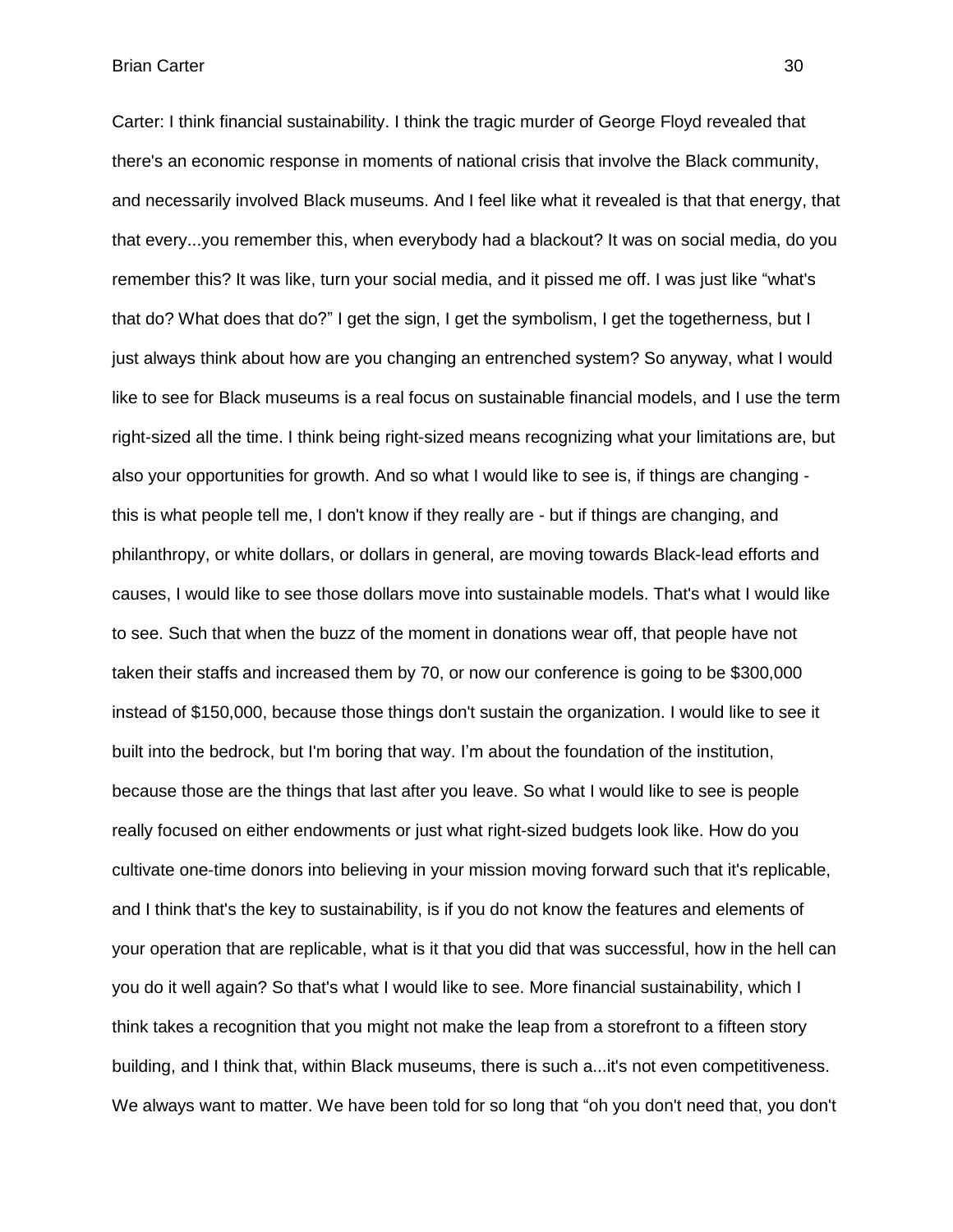need that." That the physical, the size, the grandeur, I think that's part-and-parcelof the existence of a lot of black museums, and I think if people could let some of that go, you end up with a more sustainable model. So that's my fear, people grow too quick, they want to be too big, they see their neighbor next to them doing x, y, and z, and think that's what success means. But that might not be success for us, so it's that uniqueness of operation from a financial standpoint that I would like to see taken more into account.

Q: Alright, last question. What are your recommendations, closing comments, for the students, for the people who are thinking about entering this field in this world, what would you recommend to them?

[01:10:21.00] Carter: I think number one is what you see is true. I think within the museum field, there's a lot of mystique, there's a lot of legacy, I think there's a lot of title, there's just distance that's created within museums because it keeps up the mystique, and if you see cracks in that...I guess what I'm trying to say is there are things that are wrong in the museum field, and as we were talking about earlier, I've made an entire career saying "here's what I think is wrong, here's what's wrong, here's what's wrong, here's what you don't have." I just told you what I thought was wrong with AAAM. I don't know if I'm supposed to do that. Maybe I'm supposed to only say what's wonderful, but I literally thought "here's a problem with this entity that needs to be fixed," and that's what I think I would tell students, is be okay saying that the thing is not working, whatever stage of your career you're at. And part and parcel with that, is it's not really a problem unless you have a solution. So you can point out the problem, you better jump in the trench, you better hop in the boat, you better start rowing towards the solution. If not, what difference does it make? Don't say it if you don't want to help with it. So I think if you make a contribution to the museum field, be willing to expose the cracks, the fissures, the issues, the challenges, and also be willing to help fix them, so what you see is what you get. And the last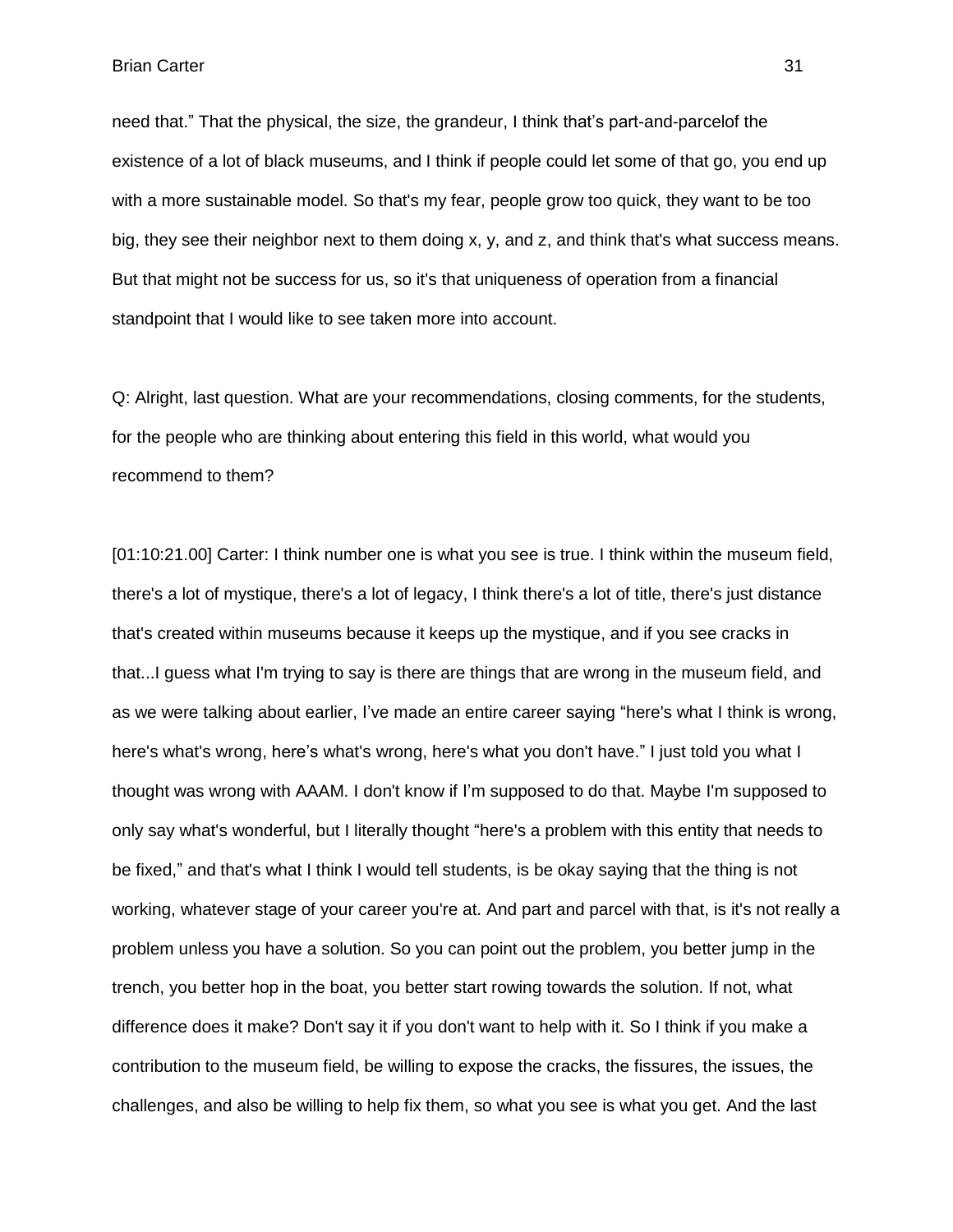part is just say yes. Everything good in my life has come because I have said yes. Dr. Mack said "hey, do you want to be on this board?" I had all types of reservations, all types of concerns, but I said yes, and I met the most incredible people. My career has been marked by "hey do you think you could take this on?" and me having no clue, all kinds of imposter syndrome, not knowing whether I could do it, but yeah, I think I'm going to give it a shot. So I think say yes. And lastly is that you owe. So your students, anybody, whoever, there's an incredible amount of privilege that comes with being able to say "I work in museums." We always say "oh we're poor, and this and that," but I don't think you really choose this career if you don't have a little bit of money in your pocket. You also get these incredible experiences where you get to meet these people, you get to hear these stories, you get to learn. You're constantly in a state of like learning and excitement, and you have these skills, these incredible skills and talents, and I think you owe. I think there are incredible gifts that you get as you move through the museum field, and you owe. You might owe your cousin, you might owe... but you owe, and I think that a lot of times students do not feel that they have something, that they have a responsibility to give back when they're students. So whenever I talk with students at the UW in the museology program, I always tell them "you have things now that are of use to somebody else." I know most museum studies students, most students in general, dream about whatever the brass ring is. So within the museum field, you're like "now everybody wants to work at the National Museum of African American History and Culture." Everybody wants to work there, right? But if you go through a program like a museology program, or a class like you're talking about, you probably know how to do certain things that maybe somebody at a small library, or an all volunteer org doesn't know how to do yet, and so you're getting this gift of knowledge and experience and skills that you're able to build, and I just always say, who needs your help? Does the Metp need your help? Probably not. They're all right from a collections management standpoint. So if you want to go volunteer for them because it looks wonderful on Instagram, go do it. I'm happy with that. But you also might think that there's a small place right in Riverside,